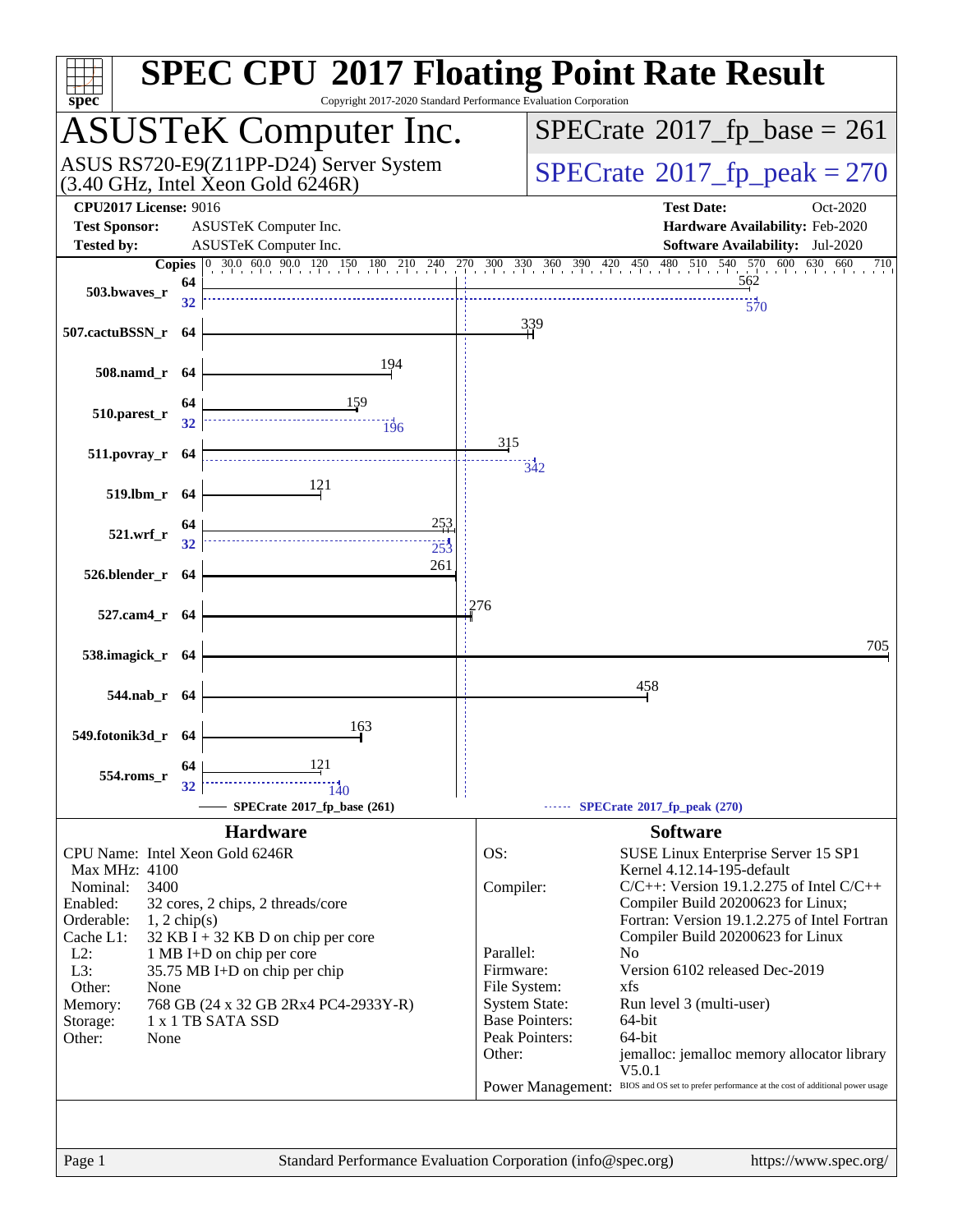

Copyright 2017-2020 Standard Performance Evaluation Corporation

### ASUSTeK Computer Inc.

ASUS RS720-E9(Z11PP-D24) Server System  $(3.40 \text{ GHz}, \text{ Intel Xeon Gold } 6246\text{R})$   $\big| \text{ SPECrate}^{\circledR} 2017 \text{ *fp\_peak} = 270*$  $\big| \text{ SPECrate}^{\circledR} 2017 \text{ *fp\_peak} = 270*$  $\big| \text{ SPECrate}^{\circledR} 2017 \text{ *fp\_peak} = 270*$ 

 $SPECTate@2017_fp\_base = 261$ 

**[Test Sponsor:](http://www.spec.org/auto/cpu2017/Docs/result-fields.html#TestSponsor)** ASUSTeK Computer Inc. **[Hardware Availability:](http://www.spec.org/auto/cpu2017/Docs/result-fields.html#HardwareAvailability)** Feb-2020 **[Tested by:](http://www.spec.org/auto/cpu2017/Docs/result-fields.html#Testedby)** ASUSTeK Computer Inc. **[Software Availability:](http://www.spec.org/auto/cpu2017/Docs/result-fields.html#SoftwareAvailability)** Jul-2020

**[CPU2017 License:](http://www.spec.org/auto/cpu2017/Docs/result-fields.html#CPU2017License)** 9016 **[Test Date:](http://www.spec.org/auto/cpu2017/Docs/result-fields.html#TestDate)** Oct-2020

#### **[Results Table](http://www.spec.org/auto/cpu2017/Docs/result-fields.html#ResultsTable)**

|                                               | <b>Base</b>   |                |       |                | <b>Peak</b> |                |       |               |                |              |                |              |                |              |
|-----------------------------------------------|---------------|----------------|-------|----------------|-------------|----------------|-------|---------------|----------------|--------------|----------------|--------------|----------------|--------------|
| <b>Benchmark</b>                              | <b>Copies</b> | <b>Seconds</b> | Ratio | <b>Seconds</b> | Ratio       | <b>Seconds</b> | Ratio | <b>Copies</b> | <b>Seconds</b> | <b>Ratio</b> | <b>Seconds</b> | <b>Ratio</b> | <b>Seconds</b> | <b>Ratio</b> |
| 503.bwaves_r                                  | 64            | 1142           | 562   | 1142           | 562         | 1141           | 562   | 32            | 563            | 570          | 563            | 570          | 563            | 570          |
| 507.cactuBSSN r                               | 64            | 239            | 339   | 238            | 341         | 242            | 334   | 64            | 239            | 339          | 238            | 341          | 242            | 334          |
| 508.namd r                                    | 64            | 313            | 194   | 313            | 194         | 313            | 194   | 64            | 313            | 194          | 313            | 194          | 313            | 194          |
| 510.parest_r                                  | 64            | 1056           | 159   | 1053           | 159         | 1059           | 158   | 32            | 427            | 196          | 427            | <u>196</u>   | 427            | 196          |
| 511.povray_r                                  | 64            | 474            | 315   | 475            | 315         | 476            | 314   | 64            | 437            | 342          | 437            | 342          | 438            | 341          |
| 519.1bm r                                     | 64            | 557            | 121   | 557            | 121         | 557            | 121   | 64            | 557            | 121          | 557            | 121          | 557            | 121          |
| $521$ .wrf r                                  | 64            | 554            | 259   | 567            | 253         | 581            | 247   | 32            | 283            | 253          | 284            | 252          | 282            | 254          |
| 526.blender r                                 | 64            | 374            | 260   | 374            | 261         | 374            | 261   | 64            | 374            | 260          | 374            | 261          | 374            | 261          |
| 527.cam4 r                                    | 64            | 407            | 275   | 405            | 276         | 404            | 277   | 64            | 407            | 275          | 405            | 276          | 404            | 277          |
| 538.imagick_r                                 | 64            | 226            | 705   | 226            | 705         | 226            | 706   | 64            | 226            | 705          | 226            | 705          | 226            | 706          |
| $544$ .nab r                                  | 64            | 235            | 458   | 235            | 458         | 236            | 457   | 64            | 235            | 458          | 235            | 458          | 236            | 457          |
| 549.fotonik3d r                               | 64            | 1524           | 164   | 1531           | 163         | 1539           | 162   | 64            | 1524           | 164          | 1531           | 163          | 1539           | 162          |
| $554$ .roms r                                 | 64            | 839            | 121   | 839            | 121         | 838            | 121   | 32            | 362            | 141          | 363            | 140          | 362            | <u>140</u>   |
| $SPECrate$ <sup>®</sup> 2017_fp_base =<br>261 |               |                |       |                |             |                |       |               |                |              |                |              |                |              |

**[SPECrate](http://www.spec.org/auto/cpu2017/Docs/result-fields.html#SPECrate2017fppeak)[2017\\_fp\\_peak =](http://www.spec.org/auto/cpu2017/Docs/result-fields.html#SPECrate2017fppeak) 270**

Results appear in the [order in which they were run](http://www.spec.org/auto/cpu2017/Docs/result-fields.html#RunOrder). Bold underlined text [indicates a median measurement](http://www.spec.org/auto/cpu2017/Docs/result-fields.html#Median).

#### **[Compiler Notes](http://www.spec.org/auto/cpu2017/Docs/result-fields.html#CompilerNotes)**

The inconsistent Compiler version information under Compiler Version section is due to a discrepancy in Intel Compiler. The correct version of C/C++ compiler is: Version 19.1.2.275 Build 20200623 Compiler for Linux The correct version of Fortran compiler is: Version 19.1.2.275 Build 20200623 Compiler for Linux

#### **[Submit Notes](http://www.spec.org/auto/cpu2017/Docs/result-fields.html#SubmitNotes)**

 The numactl mechanism was used to bind copies to processors. The config file option 'submit' was used to generate numactl commands to bind each copy to a specific processor. For details, please see the config file.

#### **[Operating System Notes](http://www.spec.org/auto/cpu2017/Docs/result-fields.html#OperatingSystemNotes)**

 Stack size set to unlimited using "ulimit -s unlimited" OS set to performance mode via cpupower frequency-set -g performance

#### **[Environment Variables Notes](http://www.spec.org/auto/cpu2017/Docs/result-fields.html#EnvironmentVariablesNotes)**

```
Environment variables set by runcpu before the start of the run:
LD_LIBRARY_PATH = "/191u2/lib/intel64:/191u2/je5.0.1-64"
MALLOC_CONF = "retain:true"
```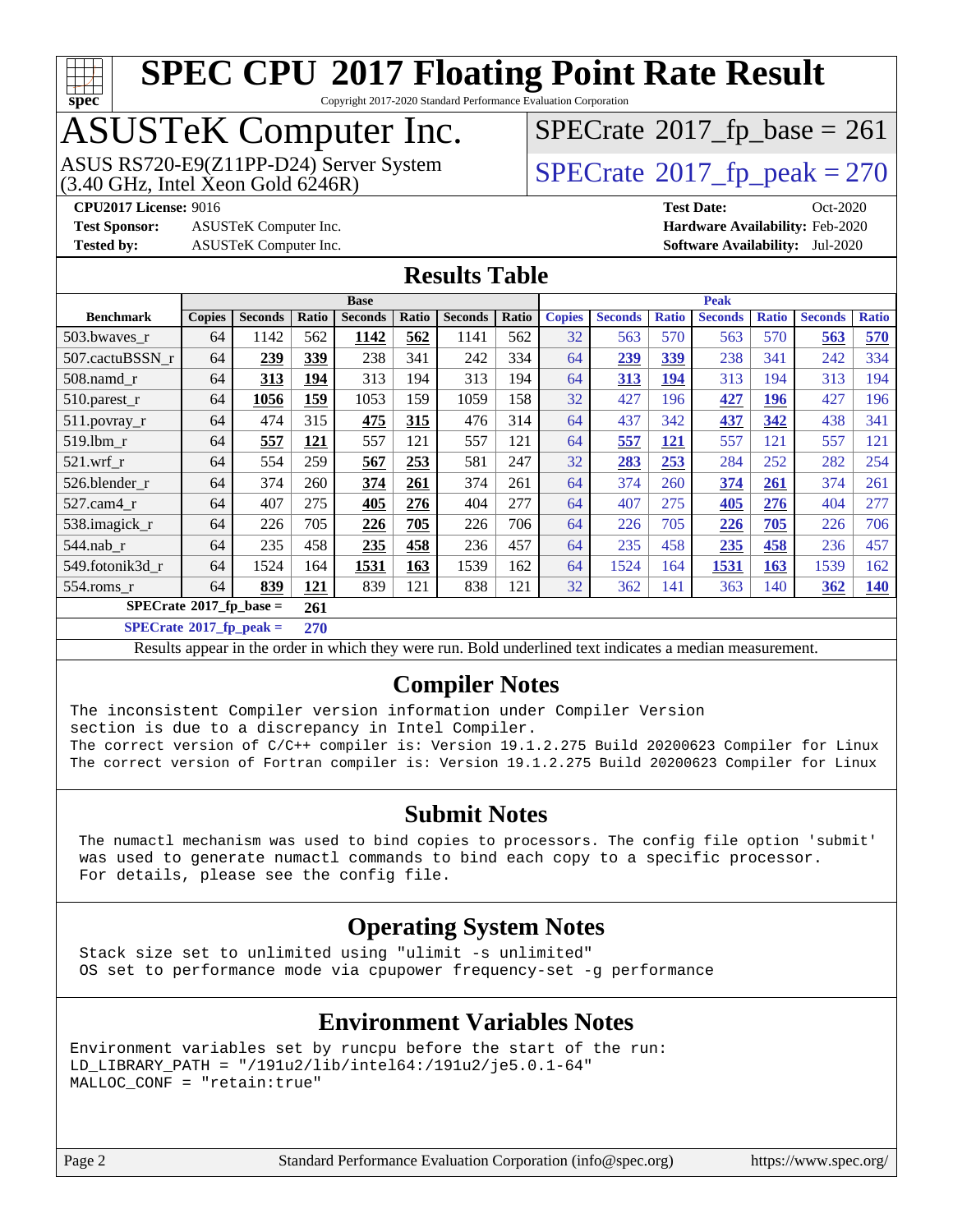

Copyright 2017-2020 Standard Performance Evaluation Corporation

### ASUSTeK Computer Inc.

 $(3.40 \text{ GHz}, \text{Intel } \hat{\text{X}}$ con Gold 6246R) ASUS RS720-E9(Z11PP-D24) Server System  $SPECrate@2017_fp\_peak = 270$  $SPECrate@2017_fp\_peak = 270$ 

 $SPECTate$ <sup>®</sup>[2017\\_fp\\_base =](http://www.spec.org/auto/cpu2017/Docs/result-fields.html#SPECrate2017fpbase) 261

**[Test Sponsor:](http://www.spec.org/auto/cpu2017/Docs/result-fields.html#TestSponsor)** ASUSTeK Computer Inc. **[Hardware Availability:](http://www.spec.org/auto/cpu2017/Docs/result-fields.html#HardwareAvailability)** Feb-2020 **[Tested by:](http://www.spec.org/auto/cpu2017/Docs/result-fields.html#Testedby)** ASUSTeK Computer Inc. **[Software Availability:](http://www.spec.org/auto/cpu2017/Docs/result-fields.html#SoftwareAvailability)** Jul-2020

**[CPU2017 License:](http://www.spec.org/auto/cpu2017/Docs/result-fields.html#CPU2017License)** 9016 **[Test Date:](http://www.spec.org/auto/cpu2017/Docs/result-fields.html#TestDate)** Oct-2020

#### **[General Notes](http://www.spec.org/auto/cpu2017/Docs/result-fields.html#GeneralNotes)**

 Binaries compiled on a system with 1x Intel Core i9-7980XE CPU + 64GB RAM memory using Redhat Enterprise Linux 8.0 Transparent Huge Pages enabled by default Prior to runcpu invocation Filesystem page cache synced and cleared with: sync; echo 3> /proc/sys/vm/drop\_caches runcpu command invoked through numactl i.e.: numactl --interleave=all runcpu <etc>

NA: The test sponsor attests, as of date of publication, that CVE-2017-5754 (Meltdown) is mitigated in the system as tested and documented. Yes: The test sponsor attests, as of date of publication, that CVE-2017-5753 (Spectre variant 1) is mitigated in the system as tested and documented. Yes: The test sponsor attests, as of date of publication, that CVE-2017-5715 (Spectre variant 2) is mitigated in the system as tested and documented.

The jemalloc library was configured and built at default for 32bit (i686) and 64bit (x86\_64) targets; built with the RedHat Enterprise 7.5, and the system compiler gcc 4.8.5; sources available from jemalloc.net or <https://github.com/jemalloc/jemalloc/releases>

#### **[Platform Notes](http://www.spec.org/auto/cpu2017/Docs/result-fields.html#PlatformNotes)**

BIOS Configuration: VT-d = Disabled Patrol Scrub = Disabled ENERGY\_PERF\_BIAS\_CFG mode = performance SNC = Enabled IMC interleaving = 1-way Engine Boost = Level3(Max) Enforce POR = Disable Memory Frequency = 2933 LLC dead line allc = Disabled SR-IOV Support = Disabled CSM Support = Disabled Sysinfo program /191u2/bin/sysinfo Rev: r6365 of 2019-08-21 295195f888a3d7edb1e6e46a485a0011 running on linux-628j Fri Oct 16 23:56:01 2020 SUT (System Under Test) info as seen by some common utilities. For more information on this section, see

<https://www.spec.org/cpu2017/Docs/config.html#sysinfo>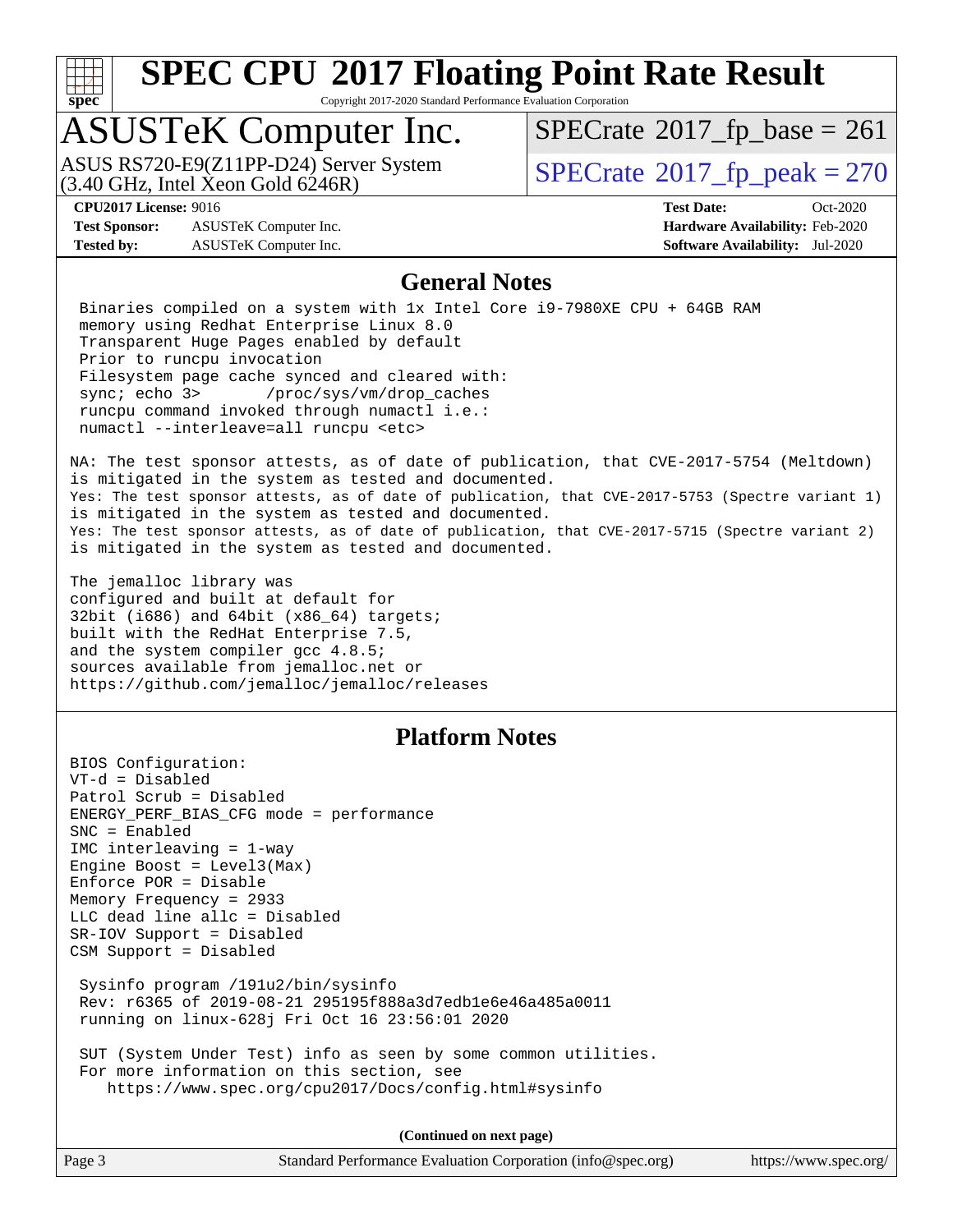

Copyright 2017-2020 Standard Performance Evaluation Corporation

### ASUSTeK Computer Inc.

(3.40 GHz, Intel Xeon Gold 6246R) ASUS RS720-E9(Z11PP-D24) Server System  $\sqrt{\text{SPECrate}^{\otimes}2017\_fp\_peak} = 270$  $\sqrt{\text{SPECrate}^{\otimes}2017\_fp\_peak} = 270$  $\sqrt{\text{SPECrate}^{\otimes}2017\_fp\_peak} = 270$ 

 $SPECTate@2017_fp\_base = 261$ 

**[CPU2017 License:](http://www.spec.org/auto/cpu2017/Docs/result-fields.html#CPU2017License)** 9016 **[Test Date:](http://www.spec.org/auto/cpu2017/Docs/result-fields.html#TestDate)** Oct-2020

**[Test Sponsor:](http://www.spec.org/auto/cpu2017/Docs/result-fields.html#TestSponsor)** ASUSTeK Computer Inc. **[Hardware Availability:](http://www.spec.org/auto/cpu2017/Docs/result-fields.html#HardwareAvailability)** Feb-2020 **[Tested by:](http://www.spec.org/auto/cpu2017/Docs/result-fields.html#Testedby)** ASUSTeK Computer Inc. **[Software Availability:](http://www.spec.org/auto/cpu2017/Docs/result-fields.html#SoftwareAvailability)** Jul-2020

#### **[Platform Notes \(Continued\)](http://www.spec.org/auto/cpu2017/Docs/result-fields.html#PlatformNotes)**

Page 4 Standard Performance Evaluation Corporation [\(info@spec.org\)](mailto:info@spec.org) <https://www.spec.org/> From /proc/cpuinfo model name : Intel(R) Xeon(R) Gold 6246R CPU @ 3.40GHz 2 "physical id"s (chips) 64 "processors" cores, siblings (Caution: counting these is hw and system dependent. The following excerpts from /proc/cpuinfo might not be reliable. Use with caution.) cpu cores : 16 siblings : 32 physical 0: cores 0 1 2 3 5 6 9 11 12 16 18 20 21 26 28 29 physical 1: cores 0 1 2 3 4 5 6 12 13 16 17 18 19 21 24 28 From lscpu: Architecture: x86\_64 CPU op-mode(s): 32-bit, 64-bit Byte Order: Little Endian Address sizes: 46 bits physical, 48 bits virtual  $CPU(s):$  64 On-line CPU(s) list: 0-63 Thread(s) per core: 2 Core(s) per socket: 16 Socket(s): 2 NUMA node(s): 4 Vendor ID: GenuineIntel CPU family: 6 Model: 85 Model name: Intel(R) Xeon(R) Gold 6246R CPU @ 3.40GHz Stepping: CPU MHz: 3400.000 CPU max MHz: 4100.0000 CPU min MHz: 1200.0000 BogoMIPS: 6800.00 Virtualization: VT-x L1d cache: 32K L1i cache: 32K L2 cache: 1024K L3 cache: 36608K NUMA node0 CPU(s): 0-3,6,9,10,13,32-35,38,41,42,45 NUMA node1 CPU(s): 4,5,7,8,11,12,14,15,36,37,39,40,43,44,46,47 NUMA node2 CPU(s): 16-19,25-27,30,48-51,57-59,62 NUMA node3 CPU(s): 20-24,28,29,31,52-56,60,61,63 Flags: fpu vme de pse tsc msr pae mce cx8 apic sep mtrr pge mca cmov pat pse36 clflush dts acpi mmx fxsr sse sse2 ss ht tm pbe syscall nx pdpe1gb rdtscp lm constant\_tsc art arch\_perfmon pebs bts rep\_good nopl xtopology nonstop\_tsc cpuid aperfmperf pni pclmulqdq dtes64 monitor ds\_cpl vmx smx est tm2 ssse3 sdbg fma cx16 xtpr pdcm pcid dca sse4\_1 sse4\_2 x2apic movbe popcnt tsc\_deadline\_timer aes xsave avx f16c rdrand lahf\_lm abm 3dnowprefetch cpuid\_fault epb cat\_l3 cdp\_l3 **(Continued on next page)**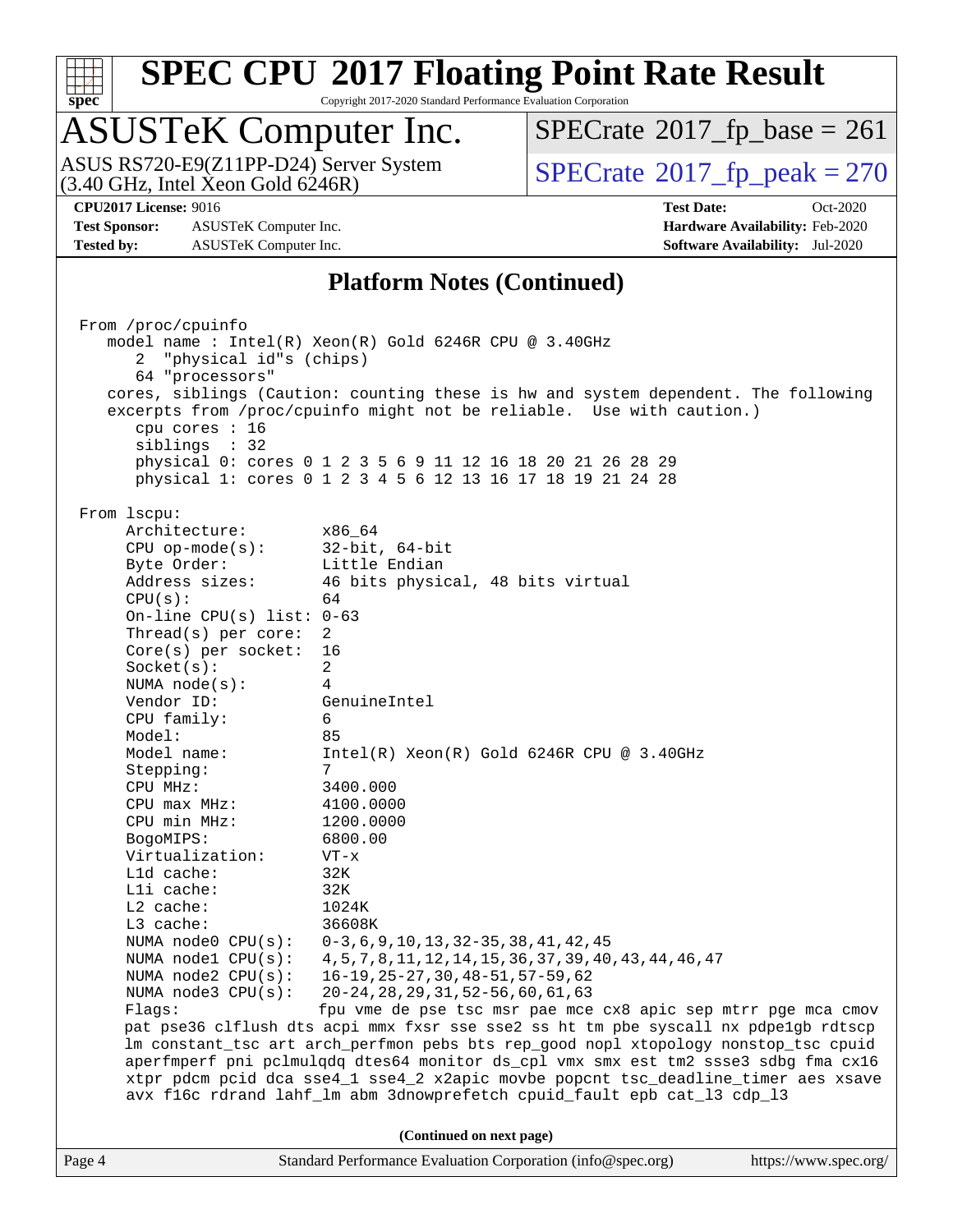

Copyright 2017-2020 Standard Performance Evaluation Corporation

### ASUSTeK Computer Inc.

ASUS RS720-E9(Z11PP-D24) Server System<br>(3.40 GHz, Intel Xeon Gold 6246R)

 $SPECTate<sup>®</sup>2017_fp_peak = 270$  $SPECTate<sup>®</sup>2017_fp_peak = 270$  $SPECTate<sup>®</sup>2017_fp_peak = 270$  $SPECTate@2017_fp\_base = 261$ 

**[Test Sponsor:](http://www.spec.org/auto/cpu2017/Docs/result-fields.html#TestSponsor)** ASUSTeK Computer Inc. **[Hardware Availability:](http://www.spec.org/auto/cpu2017/Docs/result-fields.html#HardwareAvailability)** Feb-2020 **[Tested by:](http://www.spec.org/auto/cpu2017/Docs/result-fields.html#Testedby)** ASUSTeK Computer Inc. **[Software Availability:](http://www.spec.org/auto/cpu2017/Docs/result-fields.html#SoftwareAvailability)** Jul-2020

**[CPU2017 License:](http://www.spec.org/auto/cpu2017/Docs/result-fields.html#CPU2017License)** 9016 **[Test Date:](http://www.spec.org/auto/cpu2017/Docs/result-fields.html#TestDate)** Oct-2020

#### **[Platform Notes \(Continued\)](http://www.spec.org/auto/cpu2017/Docs/result-fields.html#PlatformNotes)**

 invpcid\_single intel\_ppin ssbd mba ibrs ibpb stibp ibrs\_enhanced tpr\_shadow vnmi flexpriority ept vpid fsgsbase tsc\_adjust bmi1 hle avx2 smep bmi2 erms invpcid rtm cqm mpx rdt\_a avx512f avx512dq rdseed adx smap clflushopt clwb intel\_pt avx512cd avx512bw avx512vl xsaveopt xsavec xgetbv1 xsaves cqm\_llc cqm\_occup\_llc cqm\_mbm\_total cqm\_mbm\_local dtherm ida arat pln pts hwp hwp\_act\_window hwp\_epp hwp\_pkg\_req pku ospke avx512\_vnni md\_clear flush\_l1d arch\_capabilities

 /proc/cpuinfo cache data cache size : 36608 KB

 From numactl --hardware WARNING: a numactl 'node' might or might not correspond to a physical chip.

 available: 4 nodes (0-3) node 0 cpus: 0 1 2 3 6 9 10 13 32 33 34 35 38 41 42 45 node 0 size: 192080 MB node 0 free: 180846 MB node 1 cpus: 4 5 7 8 11 12 14 15 36 37 39 40 43 44 46 47 node 1 size: 193503 MB node 1 free: 186690 MB node 2 cpus: 16 17 18 19 25 26 27 30 48 49 50 51 57 58 59 62 node 2 size: 193532 MB node 2 free: 186819 MB node 3 cpus: 20 21 22 23 24 28 29 31 52 53 54 55 56 60 61 63 node 3 size: 193531 MB node 3 free: 186833 MB node distances: node 0 1 2 3 0: 10 11 21 21 1: 11 10 21 21 2: 21 21 10 11 3: 21 21 11 10 From /proc/meminfo MemTotal: 791191752 kB HugePages\_Total: 0 Hugepagesize: 2048 kB From /etc/\*release\* /etc/\*version\* os-release: NAME="SLES" VERSION="15-SP1" VERSION\_ID="15.1" PRETTY\_NAME="SUSE Linux Enterprise Server 15 SP1" ID="sles" ID\_LIKE="suse" ANSI\_COLOR="0;32" CPE\_NAME="cpe:/o:suse:sles:15:sp1" **(Continued on next page)**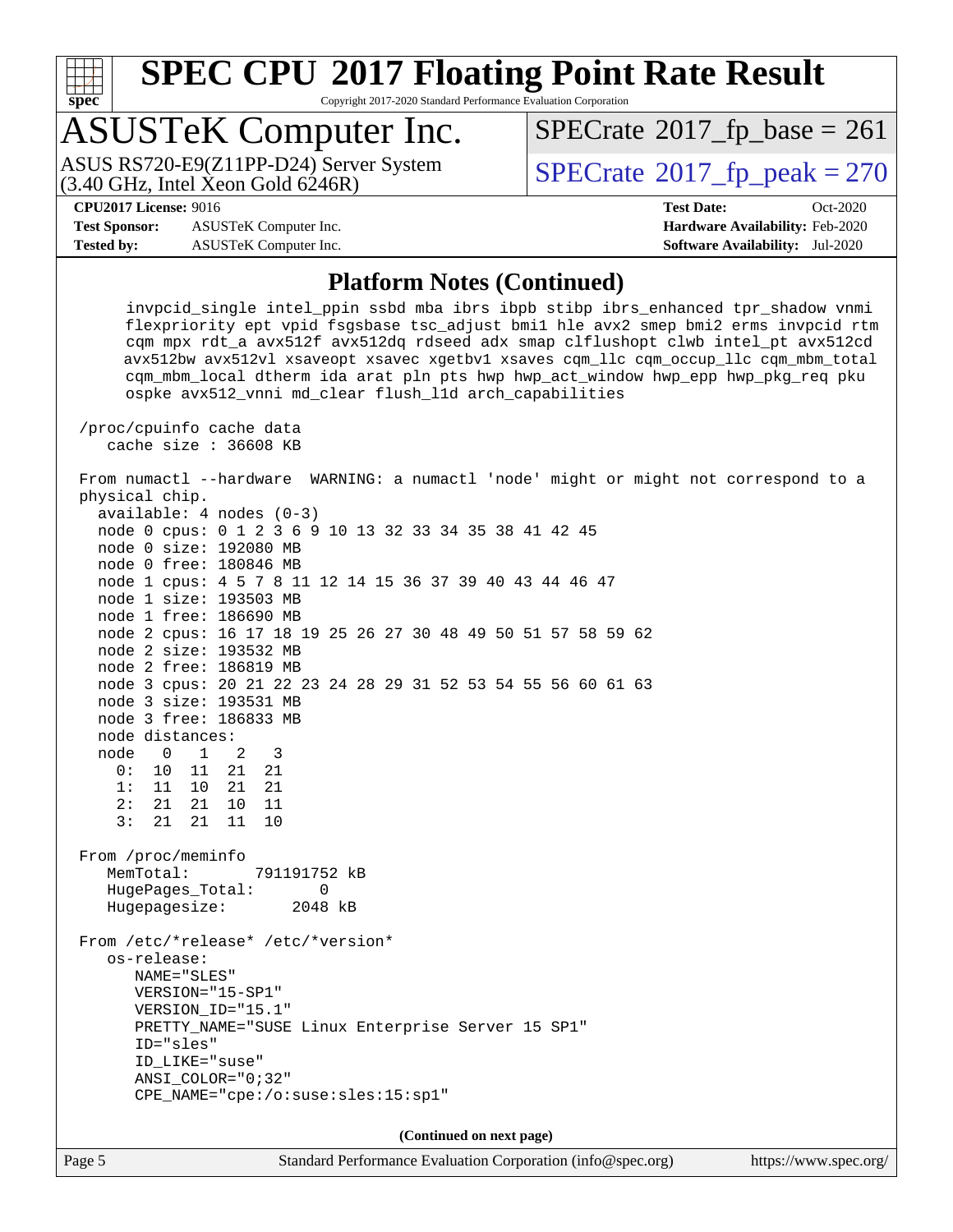

Copyright 2017-2020 Standard Performance Evaluation Corporation

### ASUSTeK Computer Inc.

 $(3.40 \text{ GHz}, \text{Intel } \hat{\text{X}}$ con Gold 6246R) ASUS RS720-E9(Z11PP-D24) Server System  $SPECrate@2017_fp\_peak = 270$  $SPECrate@2017_fp\_peak = 270$ 

 $SPECTate$ <sup>®</sup>[2017\\_fp\\_base =](http://www.spec.org/auto/cpu2017/Docs/result-fields.html#SPECrate2017fpbase) 261

**[CPU2017 License:](http://www.spec.org/auto/cpu2017/Docs/result-fields.html#CPU2017License)** 9016 **[Test Date:](http://www.spec.org/auto/cpu2017/Docs/result-fields.html#TestDate)** Oct-2020

**[Test Sponsor:](http://www.spec.org/auto/cpu2017/Docs/result-fields.html#TestSponsor)** ASUSTeK Computer Inc. **[Hardware Availability:](http://www.spec.org/auto/cpu2017/Docs/result-fields.html#HardwareAvailability)** Feb-2020 **[Tested by:](http://www.spec.org/auto/cpu2017/Docs/result-fields.html#Testedby)** ASUSTeK Computer Inc. **[Software Availability:](http://www.spec.org/auto/cpu2017/Docs/result-fields.html#SoftwareAvailability)** Jul-2020

#### **[Platform Notes \(Continued\)](http://www.spec.org/auto/cpu2017/Docs/result-fields.html#PlatformNotes)**

Page 6 Standard Performance Evaluation Corporation [\(info@spec.org\)](mailto:info@spec.org) <https://www.spec.org/> uname -a: Linux linux-628j 4.12.14-195-default #1 SMP Tue May 7 10:55:11 UTC 2019 (8fba516) x86\_64 x86\_64 x86\_64 GNU/Linux Kernel self-reported vulnerability status: CVE-2018-3620 (L1 Terminal Fault): Not affected Microarchitectural Data Sampling: Not affected CVE-2017-5754 (Meltdown): Not affected CVE-2018-3639 (Speculative Store Bypass): Mitigation: Speculative Store Bypass disabled via prctl and seccomp CVE-2017-5753 (Spectre variant 1): Mitigation: \_\_user pointer sanitization CVE-2017-5715 (Spectre variant 2): Mitigation: Enhanced IBRS, IBPB: conditional, RSB filling run-level 3 Oct 16 17:41 SPEC is set to: /191u2 Filesystem Type Size Used Avail Use% Mounted on /dev/sda4 xfs 932G 52G 880G 6% / From /sys/devices/virtual/dmi/id BIOS: American Megatrends Inc. 6102 12/05/2019 Vendor: ASUSTeK COMPUTER INC. Product: Z11PP-D24 Series Product Family: Server Serial: System Serial Number Additional information from dmidecode follows. WARNING: Use caution when you interpret this section. The 'dmidecode' program reads system data which is "intended to allow hardware to be accurately determined", but the intent may not be met, as there are frequent changes to hardware, firmware, and the "DMTF SMBIOS" standard. Memory: 24x Samsung M393A4K40CB2-CVF 32 GB 2 rank 2933 (End of data from sysinfo program) **[Compiler Version Notes](http://www.spec.org/auto/cpu2017/Docs/result-fields.html#CompilerVersionNotes)** ============================================================================== C | 519.1bm\_r(base, peak) 538.imagick\_r(base, peak) | 544.nab\_r(base, peak) ------------------------------------------------------------------------------ Intel(R) C Compiler for applications running on Intel(R) 64, Version 19.1.2.275 Build 20200604 **(Continued on next page)**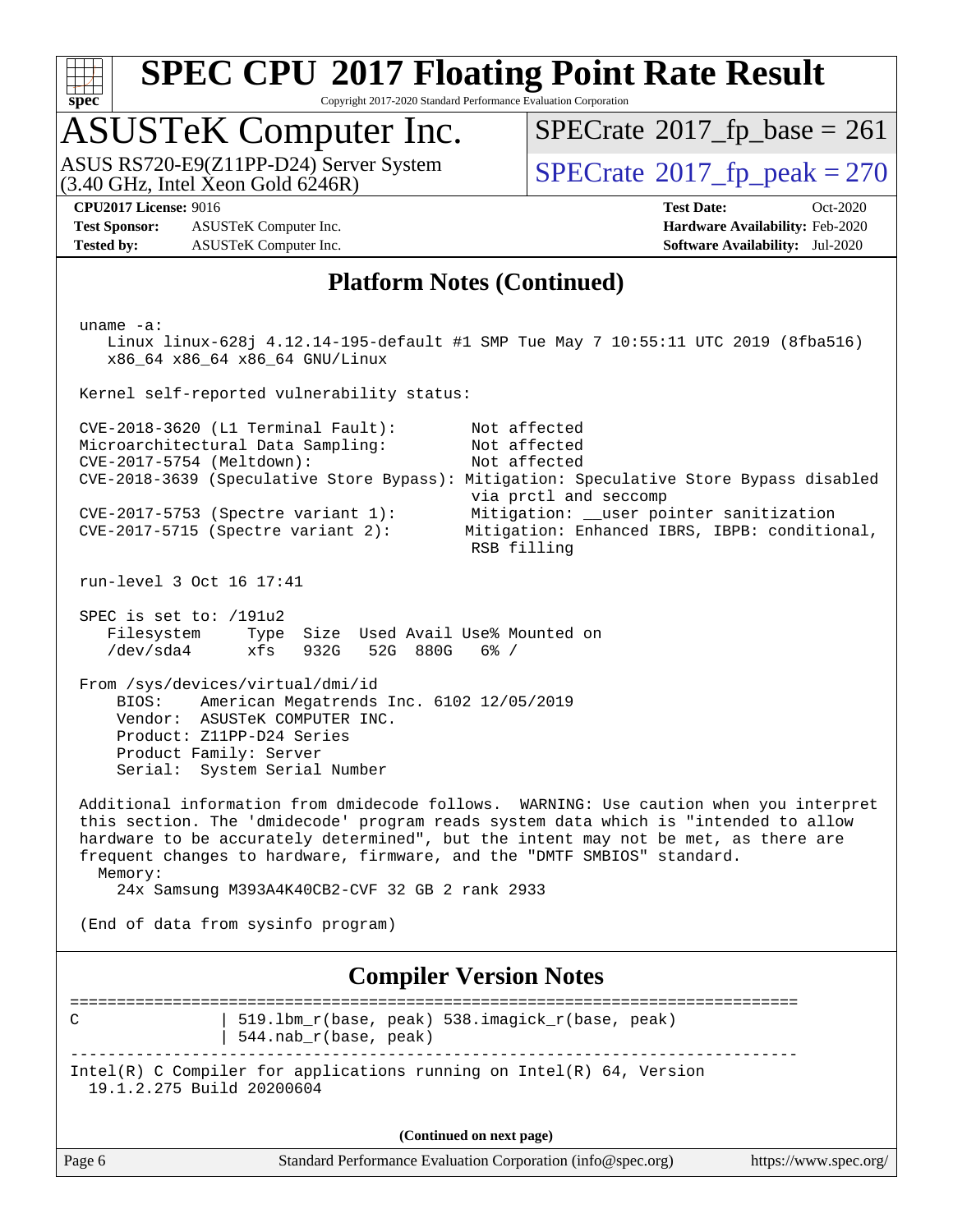

Copyright 2017-2020 Standard Performance Evaluation Corporation

### ASUSTeK Computer Inc.

ASUS RS720-E9(Z11PP-D24) Server System  $(3.40 \text{ GHz}, \text{ Intel Xeon Gold } 6246\text{R})$   $\big| \text{ SPECrate}^{\circledR} 2017 \text{ *fp\_peak} = 270*$  $\big| \text{ SPECrate}^{\circledR} 2017 \text{ *fp\_peak} = 270*$  $\big| \text{ SPECrate}^{\circledR} 2017 \text{ *fp\_peak} = 270*$ 

 $SPECTate@2017_fp\_base = 261$ 

**[Test Sponsor:](http://www.spec.org/auto/cpu2017/Docs/result-fields.html#TestSponsor)** ASUSTeK Computer Inc. **[Hardware Availability:](http://www.spec.org/auto/cpu2017/Docs/result-fields.html#HardwareAvailability)** Feb-2020 **[Tested by:](http://www.spec.org/auto/cpu2017/Docs/result-fields.html#Testedby)** ASUSTeK Computer Inc. **[Software Availability:](http://www.spec.org/auto/cpu2017/Docs/result-fields.html#SoftwareAvailability)** Jul-2020

**[CPU2017 License:](http://www.spec.org/auto/cpu2017/Docs/result-fields.html#CPU2017License)** 9016 **[Test Date:](http://www.spec.org/auto/cpu2017/Docs/result-fields.html#TestDate)** Oct-2020

#### **[Compiler Version Notes \(Continued\)](http://www.spec.org/auto/cpu2017/Docs/result-fields.html#CompilerVersionNotes)**

| Page 7                    | Standard Performance Evaluation Corporation (info@spec.org)                                                                                                                                                                                                                                                                                                                | https://www.spec.org/ |
|---------------------------|----------------------------------------------------------------------------------------------------------------------------------------------------------------------------------------------------------------------------------------------------------------------------------------------------------------------------------------------------------------------------|-----------------------|
|                           | (Continued on next page)                                                                                                                                                                                                                                                                                                                                                   |                       |
| $C++$ , $C$               | $511. povray_r (peak)$                                                                                                                                                                                                                                                                                                                                                     |                       |
| ========================= |                                                                                                                                                                                                                                                                                                                                                                            |                       |
|                           | Copyright (C) 1985-2020 Intel Corporation. All rights reserved.                                                                                                                                                                                                                                                                                                            |                       |
| 19.1.2.275 Build 20200604 | $Intel(R)$ C Compiler for applications running on $Intel(R)$ 64, Version                                                                                                                                                                                                                                                                                                   |                       |
|                           | Copyright (C) 1985-2020 Intel Corporation. All rights reserved.                                                                                                                                                                                                                                                                                                            |                       |
| 19.1.2.275 Build 20200604 | Intel(R) $C++$ Compiler for applications running on Intel(R) 64, Version                                                                                                                                                                                                                                                                                                   |                       |
|                           | C++, C $  511.povray_r(base) 526.blender_r(base, peak)$                                                                                                                                                                                                                                                                                                                    |                       |
|                           |                                                                                                                                                                                                                                                                                                                                                                            |                       |
|                           | Intel(R) $C++$ Intel(R) 64 Compiler for applications running on Intel(R) 64,<br>Version 19.1.2.275 Build 20200623<br>Copyright (C) 1985-2020 Intel Corporation. All rights reserved.<br>$Intel(R)$ C Intel(R) 64 Compiler for applications running on Intel(R) 64,<br>Version 19.1.2.275 Build 20200623<br>Copyright (C) 1985-2020 Intel Corporation. All rights reserved. |                       |
|                           | -------------------------                                                                                                                                                                                                                                                                                                                                                  |                       |
|                           | $C++$ , $C$   511.povray_r(peak)                                                                                                                                                                                                                                                                                                                                           |                       |
|                           | Copyright (C) 1985-2020 Intel Corporation. All rights reserved.                                                                                                                                                                                                                                                                                                            |                       |
| 19.1.2.275 Build 20200604 | $Intel(R)$ C Compiler for applications running on $Intel(R)$ 64, Version                                                                                                                                                                                                                                                                                                   |                       |
|                           | Copyright (C) 1985-2020 Intel Corporation. All rights reserved.                                                                                                                                                                                                                                                                                                            |                       |
| 19.1.2.275 Build 20200604 | $Intel(R)$ C++ Compiler for applications running on Intel(R) 64, Version                                                                                                                                                                                                                                                                                                   |                       |
|                           | C++, C $\vert$ 511.povray_r(base) 526.blender_r(base, peak)                                                                                                                                                                                                                                                                                                                |                       |
|                           | Copyright (C) 1985-2020 Intel Corporation. All rights reserved.                                                                                                                                                                                                                                                                                                            |                       |
| 19.1.2.275 Build 20200604 | $Intel(R)$ C++ Compiler for applications running on $Intel(R)$ 64, Version                                                                                                                                                                                                                                                                                                 |                       |
| $C++$                     | 508.namd_r(base, peak) 510.parest_r(base, peak)                                                                                                                                                                                                                                                                                                                            |                       |
|                           |                                                                                                                                                                                                                                                                                                                                                                            |                       |
|                           |                                                                                                                                                                                                                                                                                                                                                                            |                       |
|                           | Copyright (C) 1985-2020 Intel Corporation. All rights reserved.                                                                                                                                                                                                                                                                                                            |                       |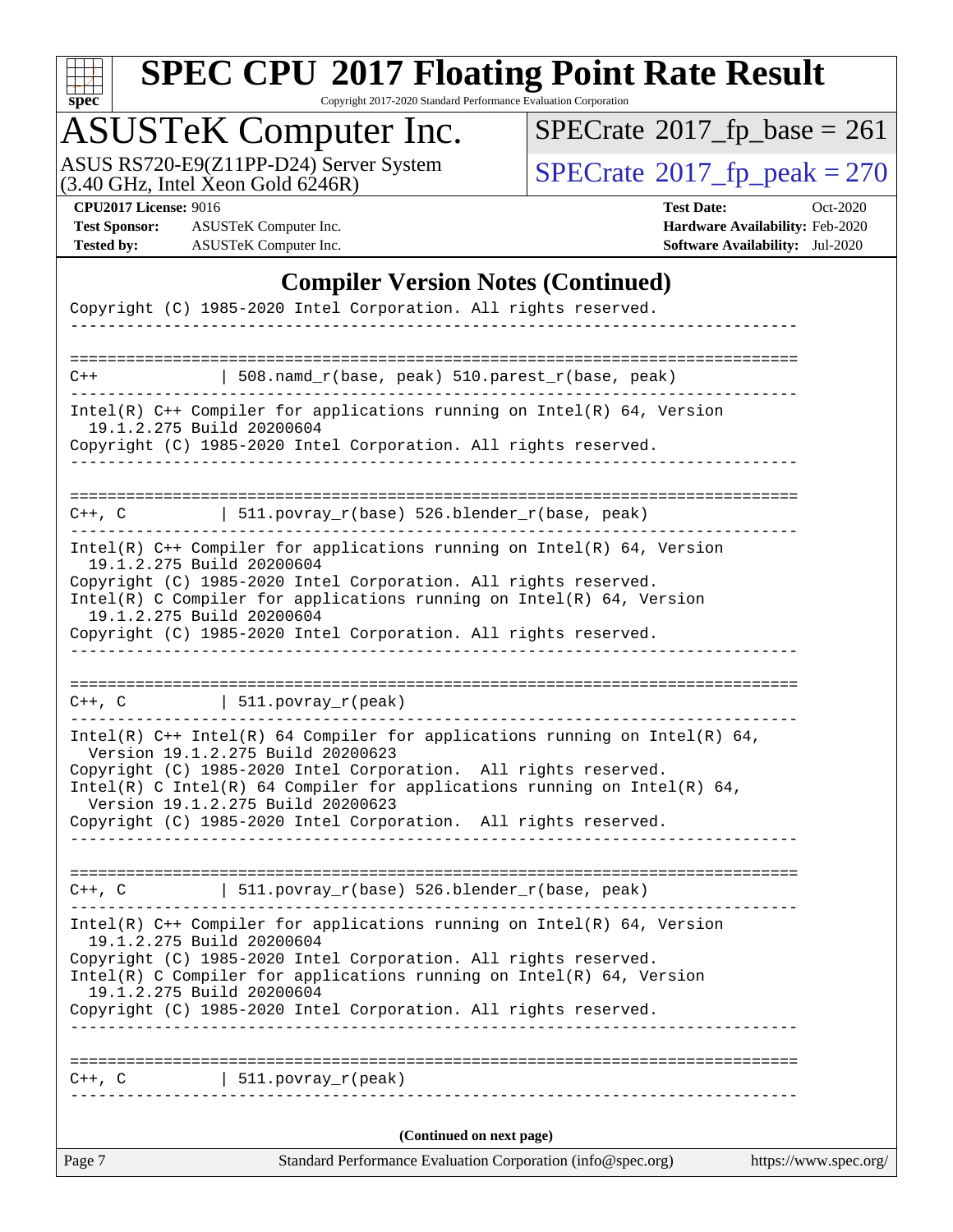

Copyright 2017-2020 Standard Performance Evaluation Corporation

### ASUSTeK Computer Inc.

ASUS RS720-E9(Z11PP-D24) Server System  $(3.40 \text{ GHz}, \text{ Intel Xeon Gold } 6246\text{R})$   $\big| \text{ SPECrate}^{\circledR} 2017 \text{ *fp\_peak} = 270*$  $\big| \text{ SPECrate}^{\circledR} 2017 \text{ *fp\_peak} = 270*$  $\big| \text{ SPECrate}^{\circledR} 2017 \text{ *fp\_peak} = 270*$ 

 $SPECTate@2017_fp\_base = 261$ 

**[Test Sponsor:](http://www.spec.org/auto/cpu2017/Docs/result-fields.html#TestSponsor)** ASUSTeK Computer Inc. **[Hardware Availability:](http://www.spec.org/auto/cpu2017/Docs/result-fields.html#HardwareAvailability)** Feb-2020 **[Tested by:](http://www.spec.org/auto/cpu2017/Docs/result-fields.html#Testedby)** ASUSTeK Computer Inc. **[Software Availability:](http://www.spec.org/auto/cpu2017/Docs/result-fields.html#SoftwareAvailability)** Jul-2020

**[CPU2017 License:](http://www.spec.org/auto/cpu2017/Docs/result-fields.html#CPU2017License)** 9016 **[Test Date:](http://www.spec.org/auto/cpu2017/Docs/result-fields.html#TestDate)** Oct-2020

#### **[Compiler Version Notes \(Continued\)](http://www.spec.org/auto/cpu2017/Docs/result-fields.html#CompilerVersionNotes)**

| Page 8     | Standard Performance Evaluation Corporation (info@spec.org)                                                                                                                                                                                                 | https://www.spec.org/ |
|------------|-------------------------------------------------------------------------------------------------------------------------------------------------------------------------------------------------------------------------------------------------------------|-----------------------|
|            | (Continued on next page)                                                                                                                                                                                                                                    |                       |
|            | Intel(R) Fortran Intel(R) 64 Compiler for applications running on Intel(R)<br>64, Version 19.1.2.275 Build 20200623                                                                                                                                         |                       |
| Fortran, C | $521.wrf_r(peak)$                                                                                                                                                                                                                                           |                       |
|            | $Intel(R)$ C Compiler for applications running on $Intel(R)$ 64, Version<br>19.1.2.275 Build 20200604<br>Copyright (C) 1985-2020 Intel Corporation. All rights reserved.                                                                                    |                       |
|            | $Intel(R)$ Fortran Intel(R) 64 Compiler for applications running on Intel(R)<br>64, Version 19.1.2.275 Build 20200623<br>Copyright (C) 1985-2020 Intel Corporation. All rights reserved.                                                                    |                       |
|            | Fortran, C $\vert$ 521.wrf_r(base) 527.cam4_r(base, peak)<br>---------------------------                                                                                                                                                                    |                       |
|            | $Intel(R)$ Fortran Intel(R) 64 Compiler for applications running on Intel(R)<br>64, Version 19.1.2.275 Build 20200623<br>Copyright (C) 1985-2020 Intel Corporation. All rights reserved.                                                                    |                       |
| Fortran    | 503.bwaves_r(base, peak) 549.fotonik3d_r(base, peak)<br>554.roms_r(base, peak)<br>_________________________________                                                                                                                                         |                       |
|            |                                                                                                                                                                                                                                                             |                       |
|            | Copyright (C) 1985-2020 Intel Corporation. All rights reserved.<br>$Intel(R)$ Fortran Intel(R) 64 Compiler for applications running on Intel(R)<br>64, Version 19.1.2.275 Build 20200623<br>Copyright (C) 1985-2020 Intel Corporation. All rights reserved. |                       |
|            | 19.1.2.275 Build 20200604<br>Copyright (C) 1985-2020 Intel Corporation. All rights reserved.<br>Intel(R) C Compiler for applications running on Intel(R) 64, Version<br>19.1.2.275 Build 20200604                                                           |                       |
|            | $Intel(R)$ C++ Compiler for applications running on $Intel(R)$ 64, Version                                                                                                                                                                                  |                       |
|            | $C++$ , C, Fortran   507.cactuBSSN_r(base, peak)                                                                                                                                                                                                            |                       |
|            | Copyright (C) 1985-2020 Intel Corporation. All rights reserved.                                                                                                                                                                                             |                       |
|            | Version 19.1.2.275 Build 20200623<br>Copyright (C) 1985-2020 Intel Corporation. All rights reserved.<br>$Intel(R)$ C Intel(R) 64 Compiler for applications running on Intel(R) 64,<br>Version 19.1.2.275 Build 20200623                                     |                       |
|            | Intel(R) $C++$ Intel(R) 64 Compiler for applications running on Intel(R) 64,                                                                                                                                                                                |                       |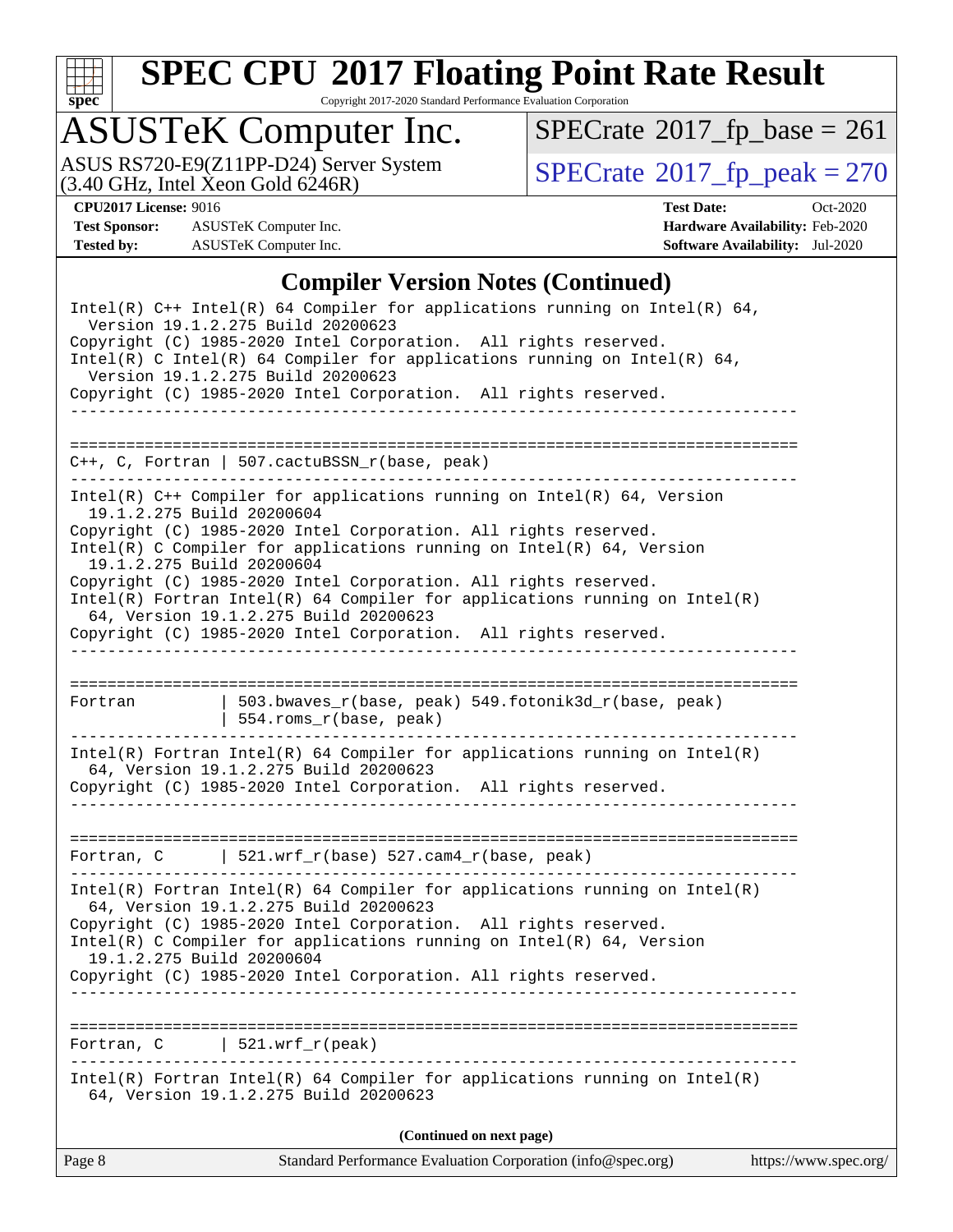

Copyright 2017-2020 Standard Performance Evaluation Corporation

### ASUSTeK Computer Inc.

ASUS RS720-E9(Z11PP-D24) Server System  $(3.40 \text{ GHz}, \text{ Intel Xeon Gold } 6246\text{R})$   $\big| \text{ SPECrate}^{\circledR} 2017 \text{ *fp\_peak} = 270*$  $\big| \text{ SPECrate}^{\circledR} 2017 \text{ *fp\_peak} = 270*$  $\big| \text{ SPECrate}^{\circledR} 2017 \text{ *fp\_peak} = 270*$ 

 $SPECTate@2017_fp\_base = 261$ 

**[Test Sponsor:](http://www.spec.org/auto/cpu2017/Docs/result-fields.html#TestSponsor)** ASUSTeK Computer Inc. **[Hardware Availability:](http://www.spec.org/auto/cpu2017/Docs/result-fields.html#HardwareAvailability)** Feb-2020 **[Tested by:](http://www.spec.org/auto/cpu2017/Docs/result-fields.html#Testedby)** ASUSTeK Computer Inc. **[Software Availability:](http://www.spec.org/auto/cpu2017/Docs/result-fields.html#SoftwareAvailability)** Jul-2020

**[CPU2017 License:](http://www.spec.org/auto/cpu2017/Docs/result-fields.html#CPU2017License)** 9016 **[Test Date:](http://www.spec.org/auto/cpu2017/Docs/result-fields.html#TestDate)** Oct-2020

#### **[Compiler Version Notes \(Continued\)](http://www.spec.org/auto/cpu2017/Docs/result-fields.html#CompilerVersionNotes)**

| Copyright (C) 1985-2020 Intel Corporation. All rights reserved.<br>Intel(R) C Intel(R) 64 Compiler for applications running on Intel(R) 64,<br>Version 19.1.2.275 Build 20200623<br>Copyright (C) 1985-2020 Intel Corporation. All rights reserved.                                                                                                                          |
|------------------------------------------------------------------------------------------------------------------------------------------------------------------------------------------------------------------------------------------------------------------------------------------------------------------------------------------------------------------------------|
| Fortran, $C$   521.wrf $r(base)$ 527.cam4 $r(base$ , peak)                                                                                                                                                                                                                                                                                                                   |
| Intel(R) Fortran Intel(R) 64 Compiler for applications running on Intel(R)<br>64, Version 19.1.2.275 Build 20200623<br>Copyright (C) 1985-2020 Intel Corporation. All rights reserved.<br>Intel(R) C Compiler for applications running on Intel(R) $64$ , Version<br>19.1.2.275 Build 20200604<br>Copyright (C) 1985-2020 Intel Corporation. All rights reserved.            |
| =====================================<br>Fortran, $C$   521.wrf_r(peak)                                                                                                                                                                                                                                                                                                      |
| $Intel(R)$ Fortran Intel(R) 64 Compiler for applications running on Intel(R)<br>64, Version 19.1.2.275 Build 20200623<br>Copyright (C) 1985-2020 Intel Corporation. All rights reserved.<br>Intel(R) C Intel(R) 64 Compiler for applications running on Intel(R) 64,<br>Version 19.1.2.275 Build 20200623<br>Copyright (C) 1985-2020 Intel Corporation. All rights reserved. |

#### **[Base Compiler Invocation](http://www.spec.org/auto/cpu2017/Docs/result-fields.html#BaseCompilerInvocation)**

[C benchmarks](http://www.spec.org/auto/cpu2017/Docs/result-fields.html#Cbenchmarks): [icc](http://www.spec.org/cpu2017/results/res2020q4/cpu2017-20201023-24242.flags.html#user_CCbase_intel_icc_66fc1ee009f7361af1fbd72ca7dcefbb700085f36577c54f309893dd4ec40d12360134090235512931783d35fd58c0460139e722d5067c5574d8eaf2b3e37e92)

[C++ benchmarks:](http://www.spec.org/auto/cpu2017/Docs/result-fields.html#CXXbenchmarks) [icpc](http://www.spec.org/cpu2017/results/res2020q4/cpu2017-20201023-24242.flags.html#user_CXXbase_intel_icpc_c510b6838c7f56d33e37e94d029a35b4a7bccf4766a728ee175e80a419847e808290a9b78be685c44ab727ea267ec2f070ec5dc83b407c0218cded6866a35d07)

[Fortran benchmarks](http://www.spec.org/auto/cpu2017/Docs/result-fields.html#Fortranbenchmarks): [ifort](http://www.spec.org/cpu2017/results/res2020q4/cpu2017-20201023-24242.flags.html#user_FCbase_intel_ifort_8111460550e3ca792625aed983ce982f94888b8b503583aa7ba2b8303487b4d8a21a13e7191a45c5fd58ff318f48f9492884d4413fa793fd88dd292cad7027ca)

[Benchmarks using both Fortran and C](http://www.spec.org/auto/cpu2017/Docs/result-fields.html#BenchmarksusingbothFortranandC): [ifort](http://www.spec.org/cpu2017/results/res2020q4/cpu2017-20201023-24242.flags.html#user_CC_FCbase_intel_ifort_8111460550e3ca792625aed983ce982f94888b8b503583aa7ba2b8303487b4d8a21a13e7191a45c5fd58ff318f48f9492884d4413fa793fd88dd292cad7027ca) [icc](http://www.spec.org/cpu2017/results/res2020q4/cpu2017-20201023-24242.flags.html#user_CC_FCbase_intel_icc_66fc1ee009f7361af1fbd72ca7dcefbb700085f36577c54f309893dd4ec40d12360134090235512931783d35fd58c0460139e722d5067c5574d8eaf2b3e37e92)

[Benchmarks using both C and C++](http://www.spec.org/auto/cpu2017/Docs/result-fields.html#BenchmarksusingbothCandCXX): [icpc](http://www.spec.org/cpu2017/results/res2020q4/cpu2017-20201023-24242.flags.html#user_CC_CXXbase_intel_icpc_c510b6838c7f56d33e37e94d029a35b4a7bccf4766a728ee175e80a419847e808290a9b78be685c44ab727ea267ec2f070ec5dc83b407c0218cded6866a35d07) [icc](http://www.spec.org/cpu2017/results/res2020q4/cpu2017-20201023-24242.flags.html#user_CC_CXXbase_intel_icc_66fc1ee009f7361af1fbd72ca7dcefbb700085f36577c54f309893dd4ec40d12360134090235512931783d35fd58c0460139e722d5067c5574d8eaf2b3e37e92)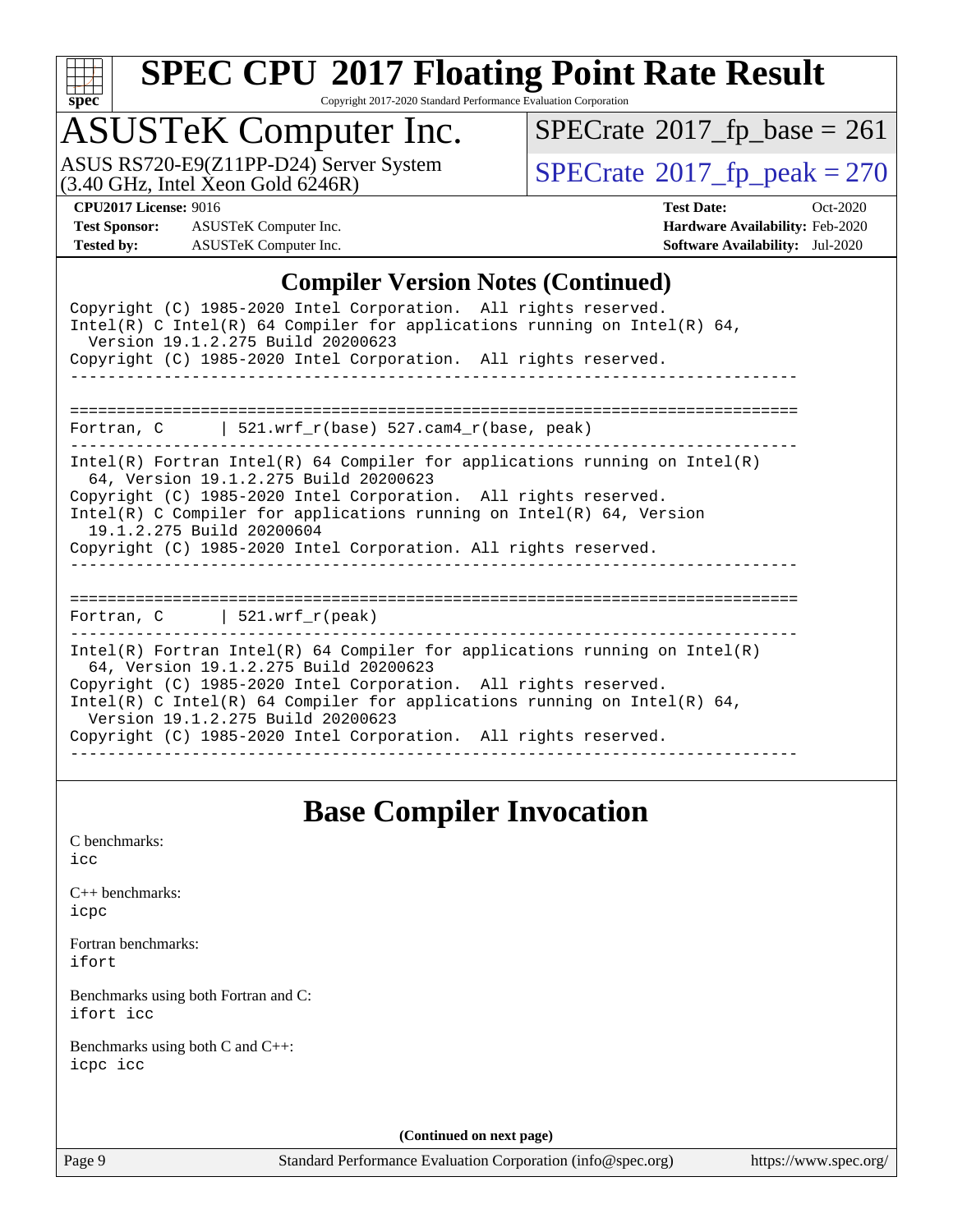

Copyright 2017-2020 Standard Performance Evaluation Corporation

### ASUSTeK Computer Inc.

 $(3.40 \text{ GHz}, \text{Intel } \hat{\text{X}}$ con Gold 6246R) ASUS RS720-E9(Z11PP-D24) Server System  $SPECrate@2017_fp\_peak = 270$  $SPECrate@2017_fp\_peak = 270$ 

 $SPECTate@2017_fp\_base = 261$ 

**[CPU2017 License:](http://www.spec.org/auto/cpu2017/Docs/result-fields.html#CPU2017License)** 9016 **[Test Date:](http://www.spec.org/auto/cpu2017/Docs/result-fields.html#TestDate)** Oct-2020

**[Test Sponsor:](http://www.spec.org/auto/cpu2017/Docs/result-fields.html#TestSponsor)** ASUSTeK Computer Inc. **[Hardware Availability:](http://www.spec.org/auto/cpu2017/Docs/result-fields.html#HardwareAvailability)** Feb-2020 **[Tested by:](http://www.spec.org/auto/cpu2017/Docs/result-fields.html#Testedby)** ASUSTeK Computer Inc. **[Software Availability:](http://www.spec.org/auto/cpu2017/Docs/result-fields.html#SoftwareAvailability)** Jul-2020

### **[Base Compiler Invocation \(Continued\)](http://www.spec.org/auto/cpu2017/Docs/result-fields.html#BaseCompilerInvocation)**

[Benchmarks using Fortran, C, and C++:](http://www.spec.org/auto/cpu2017/Docs/result-fields.html#BenchmarksusingFortranCandCXX) [icpc](http://www.spec.org/cpu2017/results/res2020q4/cpu2017-20201023-24242.flags.html#user_CC_CXX_FCbase_intel_icpc_c510b6838c7f56d33e37e94d029a35b4a7bccf4766a728ee175e80a419847e808290a9b78be685c44ab727ea267ec2f070ec5dc83b407c0218cded6866a35d07) [icc](http://www.spec.org/cpu2017/results/res2020q4/cpu2017-20201023-24242.flags.html#user_CC_CXX_FCbase_intel_icc_66fc1ee009f7361af1fbd72ca7dcefbb700085f36577c54f309893dd4ec40d12360134090235512931783d35fd58c0460139e722d5067c5574d8eaf2b3e37e92) [ifort](http://www.spec.org/cpu2017/results/res2020q4/cpu2017-20201023-24242.flags.html#user_CC_CXX_FCbase_intel_ifort_8111460550e3ca792625aed983ce982f94888b8b503583aa7ba2b8303487b4d8a21a13e7191a45c5fd58ff318f48f9492884d4413fa793fd88dd292cad7027ca)

#### **[Base Portability Flags](http://www.spec.org/auto/cpu2017/Docs/result-fields.html#BasePortabilityFlags)**

 503.bwaves\_r: [-DSPEC\\_LP64](http://www.spec.org/cpu2017/results/res2020q4/cpu2017-20201023-24242.flags.html#suite_basePORTABILITY503_bwaves_r_DSPEC_LP64) 507.cactuBSSN\_r: [-DSPEC\\_LP64](http://www.spec.org/cpu2017/results/res2020q4/cpu2017-20201023-24242.flags.html#suite_basePORTABILITY507_cactuBSSN_r_DSPEC_LP64) 508.namd\_r: [-DSPEC\\_LP64](http://www.spec.org/cpu2017/results/res2020q4/cpu2017-20201023-24242.flags.html#suite_basePORTABILITY508_namd_r_DSPEC_LP64) 510.parest\_r: [-DSPEC\\_LP64](http://www.spec.org/cpu2017/results/res2020q4/cpu2017-20201023-24242.flags.html#suite_basePORTABILITY510_parest_r_DSPEC_LP64) 511.povray\_r: [-DSPEC\\_LP64](http://www.spec.org/cpu2017/results/res2020q4/cpu2017-20201023-24242.flags.html#suite_basePORTABILITY511_povray_r_DSPEC_LP64) 519.lbm\_r: [-DSPEC\\_LP64](http://www.spec.org/cpu2017/results/res2020q4/cpu2017-20201023-24242.flags.html#suite_basePORTABILITY519_lbm_r_DSPEC_LP64) 521.wrf\_r: [-DSPEC\\_LP64](http://www.spec.org/cpu2017/results/res2020q4/cpu2017-20201023-24242.flags.html#suite_basePORTABILITY521_wrf_r_DSPEC_LP64) [-DSPEC\\_CASE\\_FLAG](http://www.spec.org/cpu2017/results/res2020q4/cpu2017-20201023-24242.flags.html#b521.wrf_r_baseCPORTABILITY_DSPEC_CASE_FLAG) [-convert big\\_endian](http://www.spec.org/cpu2017/results/res2020q4/cpu2017-20201023-24242.flags.html#user_baseFPORTABILITY521_wrf_r_convert_big_endian_c3194028bc08c63ac5d04de18c48ce6d347e4e562e8892b8bdbdc0214820426deb8554edfa529a3fb25a586e65a3d812c835984020483e7e73212c4d31a38223) 526.blender\_r: [-DSPEC\\_LP64](http://www.spec.org/cpu2017/results/res2020q4/cpu2017-20201023-24242.flags.html#suite_basePORTABILITY526_blender_r_DSPEC_LP64) [-DSPEC\\_LINUX](http://www.spec.org/cpu2017/results/res2020q4/cpu2017-20201023-24242.flags.html#b526.blender_r_baseCPORTABILITY_DSPEC_LINUX) [-funsigned-char](http://www.spec.org/cpu2017/results/res2020q4/cpu2017-20201023-24242.flags.html#user_baseCPORTABILITY526_blender_r_force_uchar_40c60f00ab013830e2dd6774aeded3ff59883ba5a1fc5fc14077f794d777847726e2a5858cbc7672e36e1b067e7e5c1d9a74f7176df07886a243d7cc18edfe67) 527.cam4\_r: [-DSPEC\\_LP64](http://www.spec.org/cpu2017/results/res2020q4/cpu2017-20201023-24242.flags.html#suite_basePORTABILITY527_cam4_r_DSPEC_LP64) [-DSPEC\\_CASE\\_FLAG](http://www.spec.org/cpu2017/results/res2020q4/cpu2017-20201023-24242.flags.html#b527.cam4_r_baseCPORTABILITY_DSPEC_CASE_FLAG) 538.imagick\_r: [-DSPEC\\_LP64](http://www.spec.org/cpu2017/results/res2020q4/cpu2017-20201023-24242.flags.html#suite_basePORTABILITY538_imagick_r_DSPEC_LP64) 544.nab\_r: [-DSPEC\\_LP64](http://www.spec.org/cpu2017/results/res2020q4/cpu2017-20201023-24242.flags.html#suite_basePORTABILITY544_nab_r_DSPEC_LP64) 549.fotonik3d\_r: [-DSPEC\\_LP64](http://www.spec.org/cpu2017/results/res2020q4/cpu2017-20201023-24242.flags.html#suite_basePORTABILITY549_fotonik3d_r_DSPEC_LP64) 554.roms\_r: [-DSPEC\\_LP64](http://www.spec.org/cpu2017/results/res2020q4/cpu2017-20201023-24242.flags.html#suite_basePORTABILITY554_roms_r_DSPEC_LP64)

#### **[Base Optimization Flags](http://www.spec.org/auto/cpu2017/Docs/result-fields.html#BaseOptimizationFlags)**

#### [C benchmarks](http://www.spec.org/auto/cpu2017/Docs/result-fields.html#Cbenchmarks):

[-m64](http://www.spec.org/cpu2017/results/res2020q4/cpu2017-20201023-24242.flags.html#user_CCbase_m64-icc) [-qnextgen](http://www.spec.org/cpu2017/results/res2020q4/cpu2017-20201023-24242.flags.html#user_CCbase_f-qnextgen) [-std=c11](http://www.spec.org/cpu2017/results/res2020q4/cpu2017-20201023-24242.flags.html#user_CCbase_std-icc-std_0e1c27790398a4642dfca32ffe6c27b5796f9c2d2676156f2e42c9c44eaad0c049b1cdb667a270c34d979996257aeb8fc440bfb01818dbc9357bd9d174cb8524) [-Wl,-plugin-opt=-x86-branches-within-32B-boundaries](http://www.spec.org/cpu2017/results/res2020q4/cpu2017-20201023-24242.flags.html#user_CCbase_f-x86-branches-within-32B-boundaries_0098b4e4317ae60947b7b728078a624952a08ac37a3c797dfb4ffeb399e0c61a9dd0f2f44ce917e9361fb9076ccb15e7824594512dd315205382d84209e912f3) [-Wl,-z,muldefs](http://www.spec.org/cpu2017/results/res2020q4/cpu2017-20201023-24242.flags.html#user_CCbase_link_force_multiple1_b4cbdb97b34bdee9ceefcfe54f4c8ea74255f0b02a4b23e853cdb0e18eb4525ac79b5a88067c842dd0ee6996c24547a27a4b99331201badda8798ef8a743f577) [-xCORE-AVX512](http://www.spec.org/cpu2017/results/res2020q4/cpu2017-20201023-24242.flags.html#user_CCbase_f-xCORE-AVX512) [-Ofast](http://www.spec.org/cpu2017/results/res2020q4/cpu2017-20201023-24242.flags.html#user_CCbase_f-Ofast) [-ffast-math](http://www.spec.org/cpu2017/results/res2020q4/cpu2017-20201023-24242.flags.html#user_CCbase_f-ffast-math) [-flto](http://www.spec.org/cpu2017/results/res2020q4/cpu2017-20201023-24242.flags.html#user_CCbase_f-flto) [-mfpmath=sse](http://www.spec.org/cpu2017/results/res2020q4/cpu2017-20201023-24242.flags.html#user_CCbase_f-mfpmath_70eb8fac26bde974f8ab713bc9086c5621c0b8d2f6c86f38af0bd7062540daf19db5f3a066d8c6684be05d84c9b6322eb3b5be6619d967835195b93d6c02afa1) [-funroll-loops](http://www.spec.org/cpu2017/results/res2020q4/cpu2017-20201023-24242.flags.html#user_CCbase_f-funroll-loops) [-qopt-mem-layout-trans=4](http://www.spec.org/cpu2017/results/res2020q4/cpu2017-20201023-24242.flags.html#user_CCbase_f-qopt-mem-layout-trans_fa39e755916c150a61361b7846f310bcdf6f04e385ef281cadf3647acec3f0ae266d1a1d22d972a7087a248fd4e6ca390a3634700869573d231a252c784941a8) [-L/usr/local/jemalloc64-5.0.1/lib](http://www.spec.org/cpu2017/results/res2020q4/cpu2017-20201023-24242.flags.html#user_CCbase_jemalloc_link_path64_1_cc289568b1a6c0fd3b62c91b824c27fcb5af5e8098e6ad028160d21144ef1b8aef3170d2acf0bee98a8da324cfe4f67d0a3d0c4cc4673d993d694dc2a0df248b) [-ljemalloc](http://www.spec.org/cpu2017/results/res2020q4/cpu2017-20201023-24242.flags.html#user_CCbase_jemalloc_link_lib_d1249b907c500fa1c0672f44f562e3d0f79738ae9e3c4a9c376d49f265a04b9c99b167ecedbf6711b3085be911c67ff61f150a17b3472be731631ba4d0471706)

#### [C++ benchmarks:](http://www.spec.org/auto/cpu2017/Docs/result-fields.html#CXXbenchmarks)

[-m64](http://www.spec.org/cpu2017/results/res2020q4/cpu2017-20201023-24242.flags.html#user_CXXbase_m64-icc) [-qnextgen](http://www.spec.org/cpu2017/results/res2020q4/cpu2017-20201023-24242.flags.html#user_CXXbase_f-qnextgen) [-Wl,-plugin-opt=-x86-branches-within-32B-boundaries](http://www.spec.org/cpu2017/results/res2020q4/cpu2017-20201023-24242.flags.html#user_CXXbase_f-x86-branches-within-32B-boundaries_0098b4e4317ae60947b7b728078a624952a08ac37a3c797dfb4ffeb399e0c61a9dd0f2f44ce917e9361fb9076ccb15e7824594512dd315205382d84209e912f3) [-Wl,-z,muldefs](http://www.spec.org/cpu2017/results/res2020q4/cpu2017-20201023-24242.flags.html#user_CXXbase_link_force_multiple1_b4cbdb97b34bdee9ceefcfe54f4c8ea74255f0b02a4b23e853cdb0e18eb4525ac79b5a88067c842dd0ee6996c24547a27a4b99331201badda8798ef8a743f577) [-xCORE-AVX512](http://www.spec.org/cpu2017/results/res2020q4/cpu2017-20201023-24242.flags.html#user_CXXbase_f-xCORE-AVX512) [-Ofast](http://www.spec.org/cpu2017/results/res2020q4/cpu2017-20201023-24242.flags.html#user_CXXbase_f-Ofast) [-ffast-math](http://www.spec.org/cpu2017/results/res2020q4/cpu2017-20201023-24242.flags.html#user_CXXbase_f-ffast-math) [-flto](http://www.spec.org/cpu2017/results/res2020q4/cpu2017-20201023-24242.flags.html#user_CXXbase_f-flto) [-mfpmath=sse](http://www.spec.org/cpu2017/results/res2020q4/cpu2017-20201023-24242.flags.html#user_CXXbase_f-mfpmath_70eb8fac26bde974f8ab713bc9086c5621c0b8d2f6c86f38af0bd7062540daf19db5f3a066d8c6684be05d84c9b6322eb3b5be6619d967835195b93d6c02afa1) [-funroll-loops](http://www.spec.org/cpu2017/results/res2020q4/cpu2017-20201023-24242.flags.html#user_CXXbase_f-funroll-loops) [-qopt-mem-layout-trans=4](http://www.spec.org/cpu2017/results/res2020q4/cpu2017-20201023-24242.flags.html#user_CXXbase_f-qopt-mem-layout-trans_fa39e755916c150a61361b7846f310bcdf6f04e385ef281cadf3647acec3f0ae266d1a1d22d972a7087a248fd4e6ca390a3634700869573d231a252c784941a8) [-L/usr/local/jemalloc64-5.0.1/lib](http://www.spec.org/cpu2017/results/res2020q4/cpu2017-20201023-24242.flags.html#user_CXXbase_jemalloc_link_path64_1_cc289568b1a6c0fd3b62c91b824c27fcb5af5e8098e6ad028160d21144ef1b8aef3170d2acf0bee98a8da324cfe4f67d0a3d0c4cc4673d993d694dc2a0df248b) [-ljemalloc](http://www.spec.org/cpu2017/results/res2020q4/cpu2017-20201023-24242.flags.html#user_CXXbase_jemalloc_link_lib_d1249b907c500fa1c0672f44f562e3d0f79738ae9e3c4a9c376d49f265a04b9c99b167ecedbf6711b3085be911c67ff61f150a17b3472be731631ba4d0471706)

#### [Fortran benchmarks](http://www.spec.org/auto/cpu2017/Docs/result-fields.html#Fortranbenchmarks):

```
-m64 -Wl,-plugin-opt=-x86-branches-within-32B-boundaries -Wl,-z,muldefs
-xCORE-AVX512 -O3 -ipo -no-prec-div -qopt-prefetch
-ffinite-math-only -qopt-multiple-gather-scatter-by-shuffles
-qopt-mem-layout-trans=4 -nostandard-realloc-lhs -align array32byte
-auto -mbranches-within-32B-boundaries
-L/usr/local/jemalloc64-5.0.1/lib -ljemalloc
```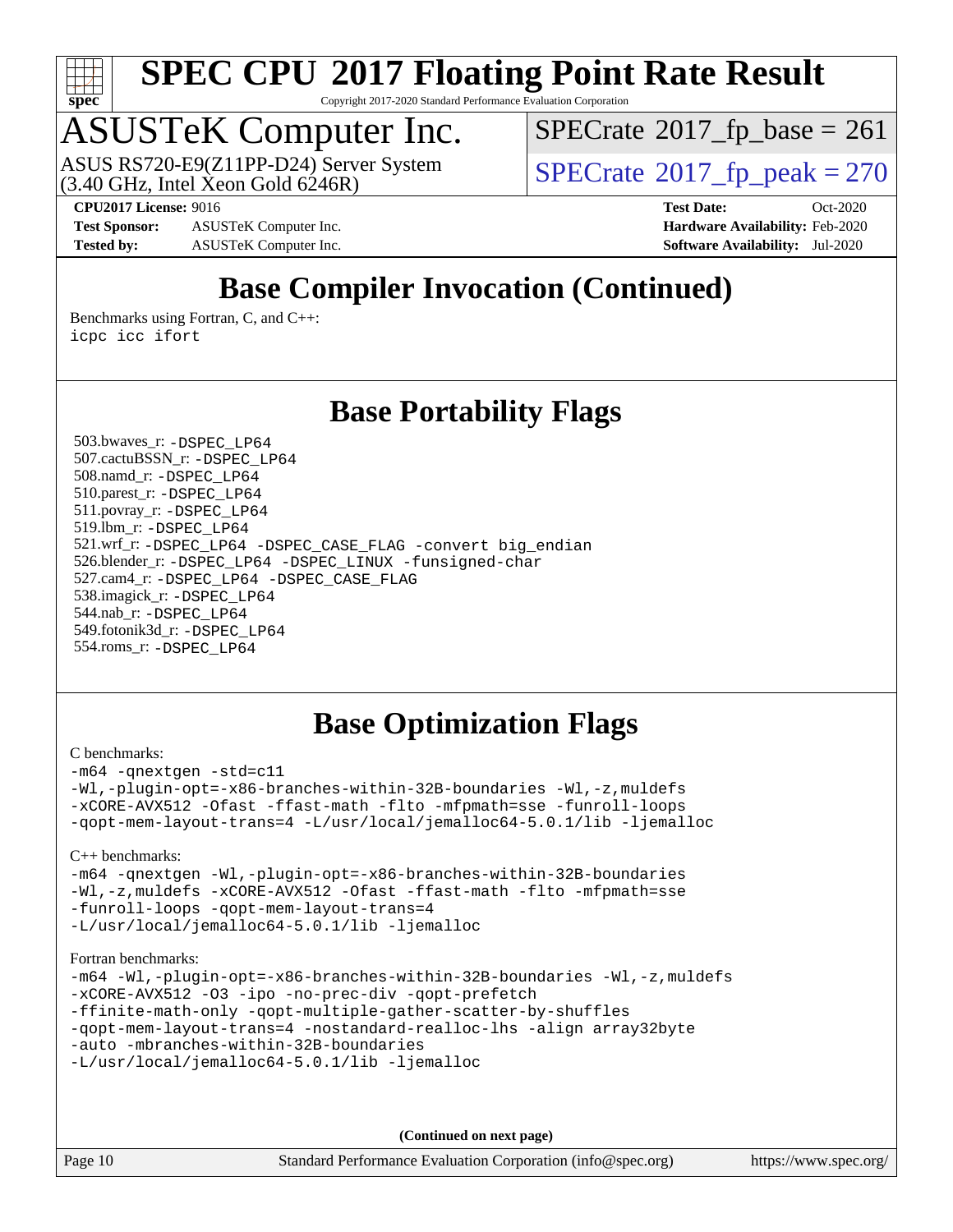

Copyright 2017-2020 Standard Performance Evaluation Corporation

### ASUSTeK Computer Inc.

ASUS RS720-E9(Z11PP-D24) Server System<br>(3.40 GHz, Intel Xeon Gold 6246R)

 $SPECTate@2017_fp\_base = 261$ 

**[Test Sponsor:](http://www.spec.org/auto/cpu2017/Docs/result-fields.html#TestSponsor)** ASUSTeK Computer Inc. **[Hardware Availability:](http://www.spec.org/auto/cpu2017/Docs/result-fields.html#HardwareAvailability)** Feb-2020

 $SPECTate<sup>®</sup>2017_fp_peak = 270$  $SPECTate<sup>®</sup>2017_fp_peak = 270$  $SPECTate<sup>®</sup>2017_fp_peak = 270$ **[CPU2017 License:](http://www.spec.org/auto/cpu2017/Docs/result-fields.html#CPU2017License)** 9016 **[Test Date:](http://www.spec.org/auto/cpu2017/Docs/result-fields.html#TestDate)** Oct-2020

**[Tested by:](http://www.spec.org/auto/cpu2017/Docs/result-fields.html#Testedby)** ASUSTeK Computer Inc. **[Software Availability:](http://www.spec.org/auto/cpu2017/Docs/result-fields.html#SoftwareAvailability)** Jul-2020

### **[Base Optimization Flags \(Continued\)](http://www.spec.org/auto/cpu2017/Docs/result-fields.html#BaseOptimizationFlags)**

[Benchmarks using both Fortran and C](http://www.spec.org/auto/cpu2017/Docs/result-fields.html#BenchmarksusingbothFortranandC):

```
-m64 -qnextgen -std=c11
-Wl,-plugin-opt=-x86-branches-within-32B-boundaries -Wl,-z,muldefs
-xCORE-AVX512 -Ofast -ffast-math -flto -mfpmath=sse -funroll-loops
-qopt-mem-layout-trans=4 -O3 -ipo -no-prec-div -qopt-prefetch
-ffinite-math-only -qopt-multiple-gather-scatter-by-shuffles
-nostandard-realloc-lhs -align array32byte -auto
-mbranches-within-32B-boundaries -L/usr/local/jemalloc64-5.0.1/lib
-ljemalloc
Benchmarks using both C and C++: 
-m64 -qnextgen -std=c11
-Wl,-plugin-opt=-x86-branches-within-32B-boundaries -Wl,-z,muldefs
-xCORE-AVX512 -Ofast -ffast-math -flto -mfpmath=sse -funroll-loops
-qopt-mem-layout-trans=4 -L/usr/local/jemalloc64-5.0.1/lib -ljemalloc
Benchmarks using Fortran, C, and C++:
```

```
-m64 -qnextgen -std=c11
-Wl,-plugin-opt=-x86-branches-within-32B-boundaries -Wl,-z,muldefs
-xCORE-AVX512 -Ofast -ffast-math -flto -mfpmath=sse -funroll-loops
-qopt-mem-layout-trans=4 -O3 -ipo -no-prec-div -qopt-prefetch
-ffinite-math-only -qopt-multiple-gather-scatter-by-shuffles
-nostandard-realloc-lhs -align array32byte -auto
-mbranches-within-32B-boundaries -L/usr/local/jemalloc64-5.0.1/lib
-ljemalloc
```
#### **[Peak Compiler Invocation](http://www.spec.org/auto/cpu2017/Docs/result-fields.html#PeakCompilerInvocation)**

[C benchmarks](http://www.spec.org/auto/cpu2017/Docs/result-fields.html#Cbenchmarks): [icc](http://www.spec.org/cpu2017/results/res2020q4/cpu2017-20201023-24242.flags.html#user_CCpeak_intel_icc_66fc1ee009f7361af1fbd72ca7dcefbb700085f36577c54f309893dd4ec40d12360134090235512931783d35fd58c0460139e722d5067c5574d8eaf2b3e37e92)

[C++ benchmarks:](http://www.spec.org/auto/cpu2017/Docs/result-fields.html#CXXbenchmarks) [icpc](http://www.spec.org/cpu2017/results/res2020q4/cpu2017-20201023-24242.flags.html#user_CXXpeak_intel_icpc_c510b6838c7f56d33e37e94d029a35b4a7bccf4766a728ee175e80a419847e808290a9b78be685c44ab727ea267ec2f070ec5dc83b407c0218cded6866a35d07)

[Fortran benchmarks](http://www.spec.org/auto/cpu2017/Docs/result-fields.html#Fortranbenchmarks): [ifort](http://www.spec.org/cpu2017/results/res2020q4/cpu2017-20201023-24242.flags.html#user_FCpeak_intel_ifort_8111460550e3ca792625aed983ce982f94888b8b503583aa7ba2b8303487b4d8a21a13e7191a45c5fd58ff318f48f9492884d4413fa793fd88dd292cad7027ca)

[Benchmarks using both Fortran and C](http://www.spec.org/auto/cpu2017/Docs/result-fields.html#BenchmarksusingbothFortranandC): [ifort](http://www.spec.org/cpu2017/results/res2020q4/cpu2017-20201023-24242.flags.html#user_CC_FCpeak_intel_ifort_8111460550e3ca792625aed983ce982f94888b8b503583aa7ba2b8303487b4d8a21a13e7191a45c5fd58ff318f48f9492884d4413fa793fd88dd292cad7027ca) [icc](http://www.spec.org/cpu2017/results/res2020q4/cpu2017-20201023-24242.flags.html#user_CC_FCpeak_intel_icc_66fc1ee009f7361af1fbd72ca7dcefbb700085f36577c54f309893dd4ec40d12360134090235512931783d35fd58c0460139e722d5067c5574d8eaf2b3e37e92)

[Benchmarks using both C and C++](http://www.spec.org/auto/cpu2017/Docs/result-fields.html#BenchmarksusingbothCandCXX): [icpc](http://www.spec.org/cpu2017/results/res2020q4/cpu2017-20201023-24242.flags.html#user_CC_CXXpeak_intel_icpc_c510b6838c7f56d33e37e94d029a35b4a7bccf4766a728ee175e80a419847e808290a9b78be685c44ab727ea267ec2f070ec5dc83b407c0218cded6866a35d07) [icc](http://www.spec.org/cpu2017/results/res2020q4/cpu2017-20201023-24242.flags.html#user_CC_CXXpeak_intel_icc_66fc1ee009f7361af1fbd72ca7dcefbb700085f36577c54f309893dd4ec40d12360134090235512931783d35fd58c0460139e722d5067c5574d8eaf2b3e37e92)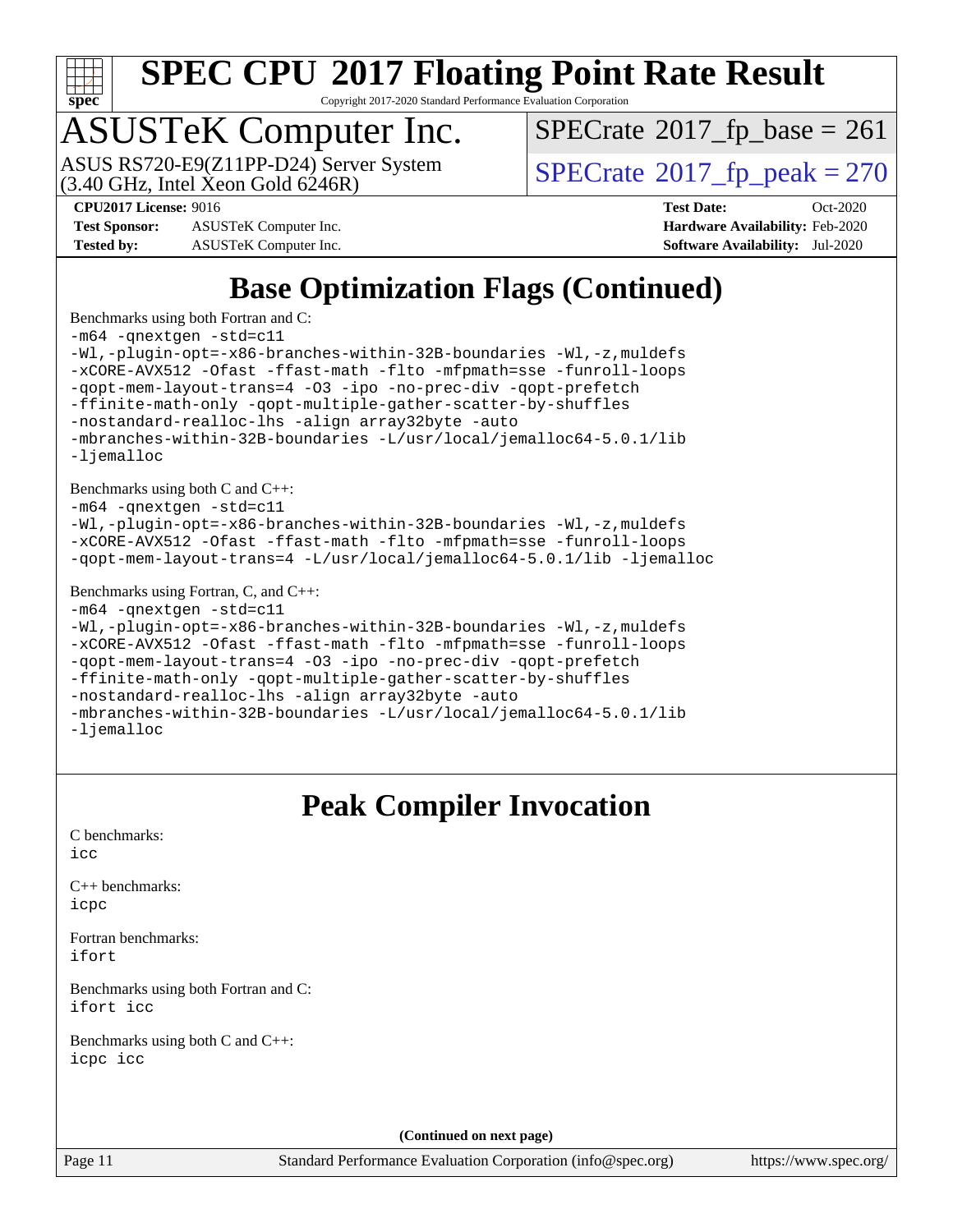

Copyright 2017-2020 Standard Performance Evaluation Corporation

### ASUSTeK Computer Inc.

 $(3.40 \text{ GHz}, \text{Intel } \hat{\text{X}}$ con Gold 6246R) ASUS RS720-E9(Z11PP-D24) Server System  $SPECrate@2017_fp\_peak = 270$  $SPECrate@2017_fp\_peak = 270$ 

 $SPECTate@2017_fp\_base = 261$ 

**[CPU2017 License:](http://www.spec.org/auto/cpu2017/Docs/result-fields.html#CPU2017License)** 9016 **[Test Date:](http://www.spec.org/auto/cpu2017/Docs/result-fields.html#TestDate)** Oct-2020

**[Test Sponsor:](http://www.spec.org/auto/cpu2017/Docs/result-fields.html#TestSponsor)** ASUSTeK Computer Inc. **[Hardware Availability:](http://www.spec.org/auto/cpu2017/Docs/result-fields.html#HardwareAvailability)** Feb-2020 **[Tested by:](http://www.spec.org/auto/cpu2017/Docs/result-fields.html#Testedby)** ASUSTeK Computer Inc. **[Software Availability:](http://www.spec.org/auto/cpu2017/Docs/result-fields.html#SoftwareAvailability)** Jul-2020

### **[Peak Compiler Invocation \(Continued\)](http://www.spec.org/auto/cpu2017/Docs/result-fields.html#PeakCompilerInvocation)**

[Benchmarks using Fortran, C, and C++:](http://www.spec.org/auto/cpu2017/Docs/result-fields.html#BenchmarksusingFortranCandCXX) [icpc](http://www.spec.org/cpu2017/results/res2020q4/cpu2017-20201023-24242.flags.html#user_CC_CXX_FCpeak_intel_icpc_c510b6838c7f56d33e37e94d029a35b4a7bccf4766a728ee175e80a419847e808290a9b78be685c44ab727ea267ec2f070ec5dc83b407c0218cded6866a35d07) [icc](http://www.spec.org/cpu2017/results/res2020q4/cpu2017-20201023-24242.flags.html#user_CC_CXX_FCpeak_intel_icc_66fc1ee009f7361af1fbd72ca7dcefbb700085f36577c54f309893dd4ec40d12360134090235512931783d35fd58c0460139e722d5067c5574d8eaf2b3e37e92) [ifort](http://www.spec.org/cpu2017/results/res2020q4/cpu2017-20201023-24242.flags.html#user_CC_CXX_FCpeak_intel_ifort_8111460550e3ca792625aed983ce982f94888b8b503583aa7ba2b8303487b4d8a21a13e7191a45c5fd58ff318f48f9492884d4413fa793fd88dd292cad7027ca)

#### **[Peak Portability Flags](http://www.spec.org/auto/cpu2017/Docs/result-fields.html#PeakPortabilityFlags)**

Same as Base Portability Flags

#### **[Peak Optimization Flags](http://www.spec.org/auto/cpu2017/Docs/result-fields.html#PeakOptimizationFlags)**

[C benchmarks](http://www.spec.org/auto/cpu2017/Docs/result-fields.html#Cbenchmarks):

519.lbm\_r: basepeak = yes

538.imagick\_r: basepeak = yes

 $544$ .nab\_r: basepeak = yes

[C++ benchmarks:](http://www.spec.org/auto/cpu2017/Docs/result-fields.html#CXXbenchmarks)

508.namd\_r: basepeak = yes

 510.parest\_r: [-m64](http://www.spec.org/cpu2017/results/res2020q4/cpu2017-20201023-24242.flags.html#user_peakCXXLD510_parest_r_m64-icc) [-qnextgen](http://www.spec.org/cpu2017/results/res2020q4/cpu2017-20201023-24242.flags.html#user_peakCXXLD510_parest_r_f-qnextgen) [-Wl,-plugin-opt=-x86-branches-within-32B-boundaries](http://www.spec.org/cpu2017/results/res2020q4/cpu2017-20201023-24242.flags.html#user_peakLDFLAGS510_parest_r_f-x86-branches-within-32B-boundaries_0098b4e4317ae60947b7b728078a624952a08ac37a3c797dfb4ffeb399e0c61a9dd0f2f44ce917e9361fb9076ccb15e7824594512dd315205382d84209e912f3) [-Wl,-z,muldefs](http://www.spec.org/cpu2017/results/res2020q4/cpu2017-20201023-24242.flags.html#user_peakEXTRA_LDFLAGS510_parest_r_link_force_multiple1_b4cbdb97b34bdee9ceefcfe54f4c8ea74255f0b02a4b23e853cdb0e18eb4525ac79b5a88067c842dd0ee6996c24547a27a4b99331201badda8798ef8a743f577) [-xCORE-AVX512](http://www.spec.org/cpu2017/results/res2020q4/cpu2017-20201023-24242.flags.html#user_peakCXXOPTIMIZE510_parest_r_f-xCORE-AVX512) [-Ofast](http://www.spec.org/cpu2017/results/res2020q4/cpu2017-20201023-24242.flags.html#user_peakCXXOPTIMIZE510_parest_r_f-Ofast) [-ffast-math](http://www.spec.org/cpu2017/results/res2020q4/cpu2017-20201023-24242.flags.html#user_peakCXXOPTIMIZE510_parest_r_f-ffast-math) [-flto](http://www.spec.org/cpu2017/results/res2020q4/cpu2017-20201023-24242.flags.html#user_peakCXXOPTIMIZE510_parest_r_f-flto) [-mfpmath=sse](http://www.spec.org/cpu2017/results/res2020q4/cpu2017-20201023-24242.flags.html#user_peakCXXOPTIMIZE510_parest_r_f-mfpmath_70eb8fac26bde974f8ab713bc9086c5621c0b8d2f6c86f38af0bd7062540daf19db5f3a066d8c6684be05d84c9b6322eb3b5be6619d967835195b93d6c02afa1) [-funroll-loops](http://www.spec.org/cpu2017/results/res2020q4/cpu2017-20201023-24242.flags.html#user_peakCXXOPTIMIZE510_parest_r_f-funroll-loops) [-qopt-mem-layout-trans=4](http://www.spec.org/cpu2017/results/res2020q4/cpu2017-20201023-24242.flags.html#user_peakCXXOPTIMIZE510_parest_r_f-qopt-mem-layout-trans_fa39e755916c150a61361b7846f310bcdf6f04e385ef281cadf3647acec3f0ae266d1a1d22d972a7087a248fd4e6ca390a3634700869573d231a252c784941a8) [-L/usr/local/jemalloc64-5.0.1/lib](http://www.spec.org/cpu2017/results/res2020q4/cpu2017-20201023-24242.flags.html#user_peakEXTRA_LIBS510_parest_r_jemalloc_link_path64_1_cc289568b1a6c0fd3b62c91b824c27fcb5af5e8098e6ad028160d21144ef1b8aef3170d2acf0bee98a8da324cfe4f67d0a3d0c4cc4673d993d694dc2a0df248b) [-ljemalloc](http://www.spec.org/cpu2017/results/res2020q4/cpu2017-20201023-24242.flags.html#user_peakEXTRA_LIBS510_parest_r_jemalloc_link_lib_d1249b907c500fa1c0672f44f562e3d0f79738ae9e3c4a9c376d49f265a04b9c99b167ecedbf6711b3085be911c67ff61f150a17b3472be731631ba4d0471706)

[Fortran benchmarks](http://www.spec.org/auto/cpu2017/Docs/result-fields.html#Fortranbenchmarks):

```
 503.bwaves_r: -m64 -Wl,-plugin-opt=-x86-branches-within-32B-boundaries
-Wl,-z,muldefs -xCORE-AVX512 -O3 -ipo -no-prec-div
-qopt-prefetch -ffinite-math-only
-qopt-multiple-gather-scatter-by-shuffles
-qopt-mem-layout-trans=4 -nostandard-realloc-lhs
-align array32byte -auto -mbranches-within-32B-boundaries
-L/usr/local/jemalloc64-5.0.1/lib -ljemalloc
```
549.fotonik3d\_r: basepeak = yes

554.roms\_r: Same as 503.bwaves\_r